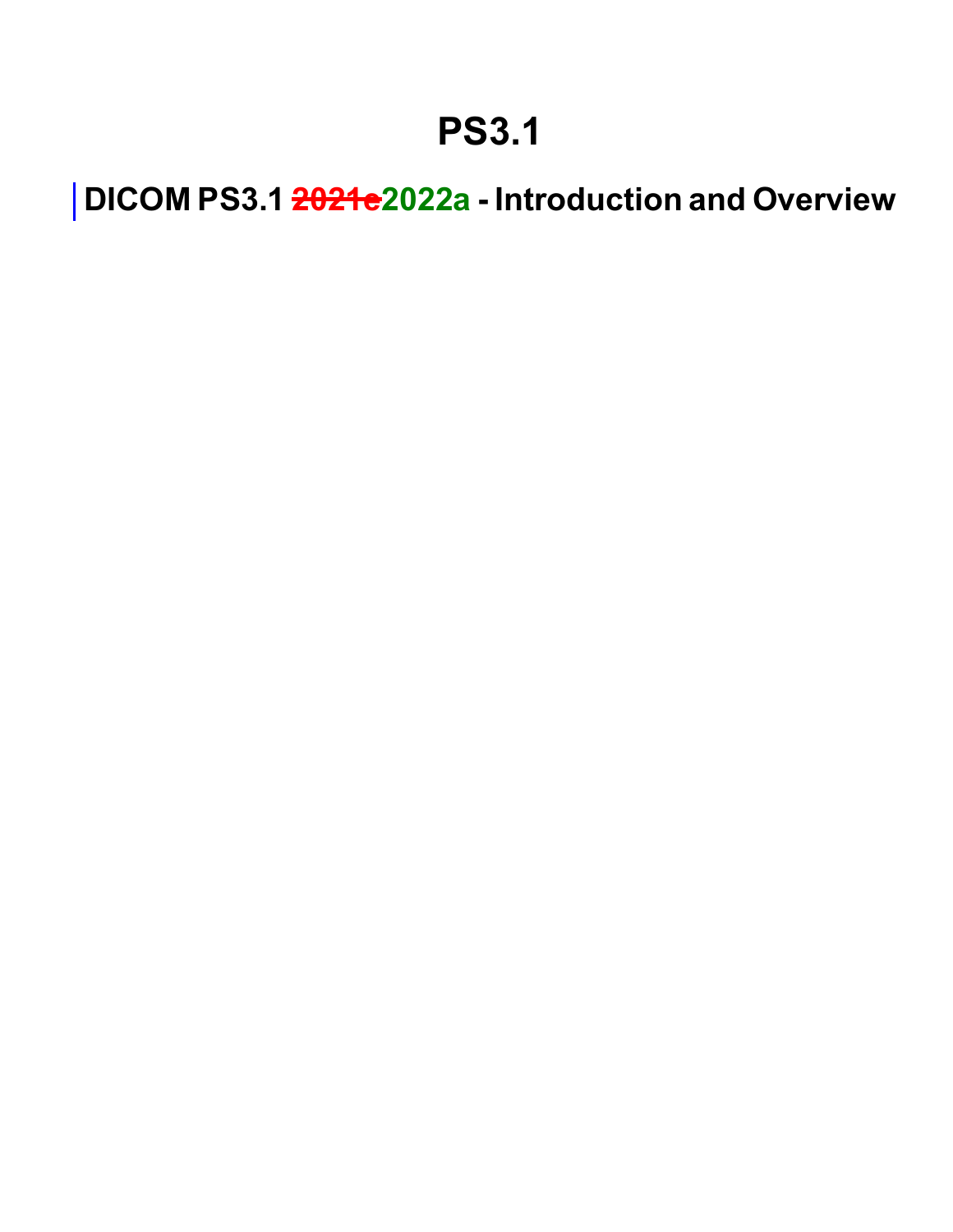## **PS3.1: DICOM PS3.1 2021e2022a - Introduction and Overview**

Copyright © 20212022 NEMA

A DICOM® publication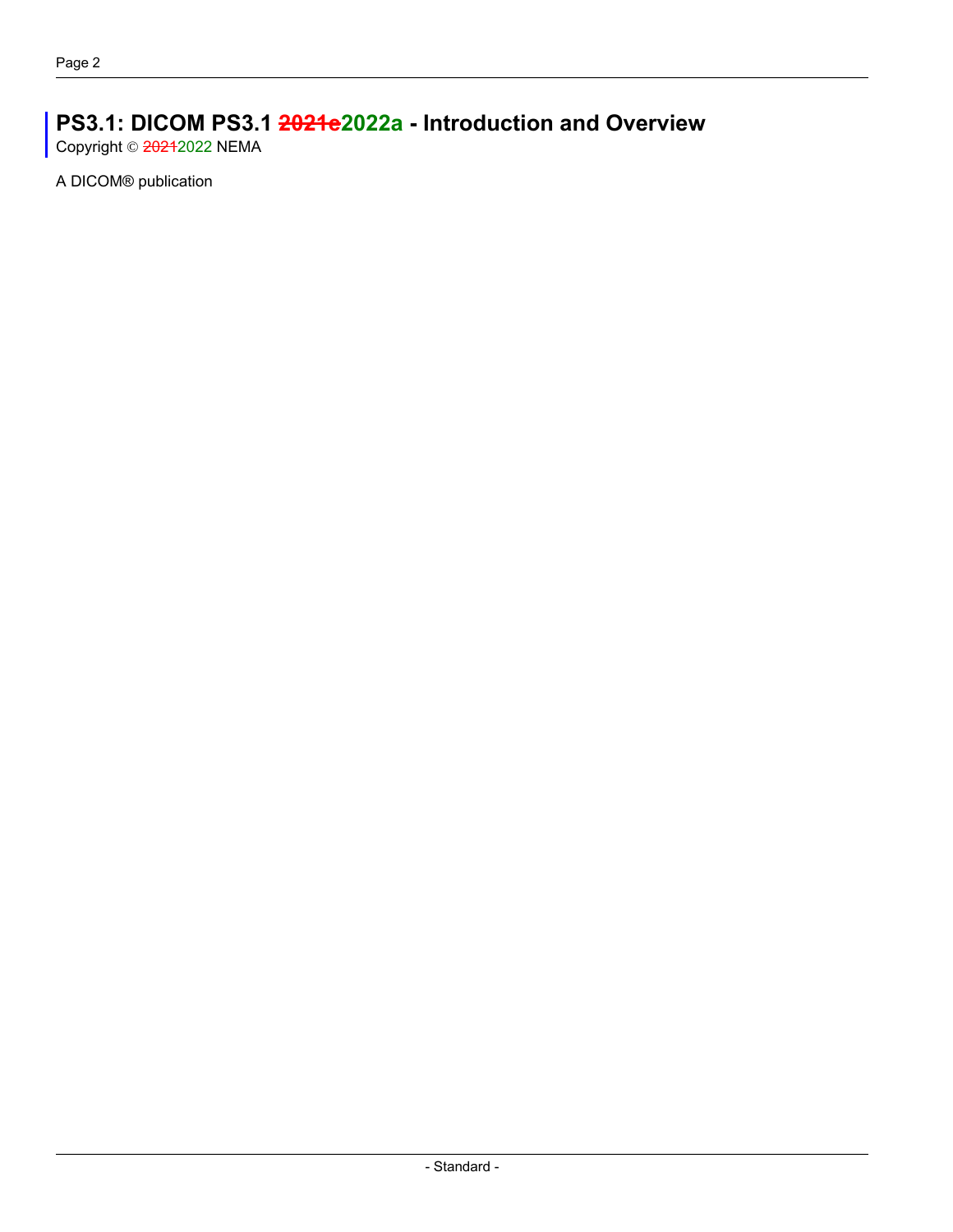## **Table of Contents**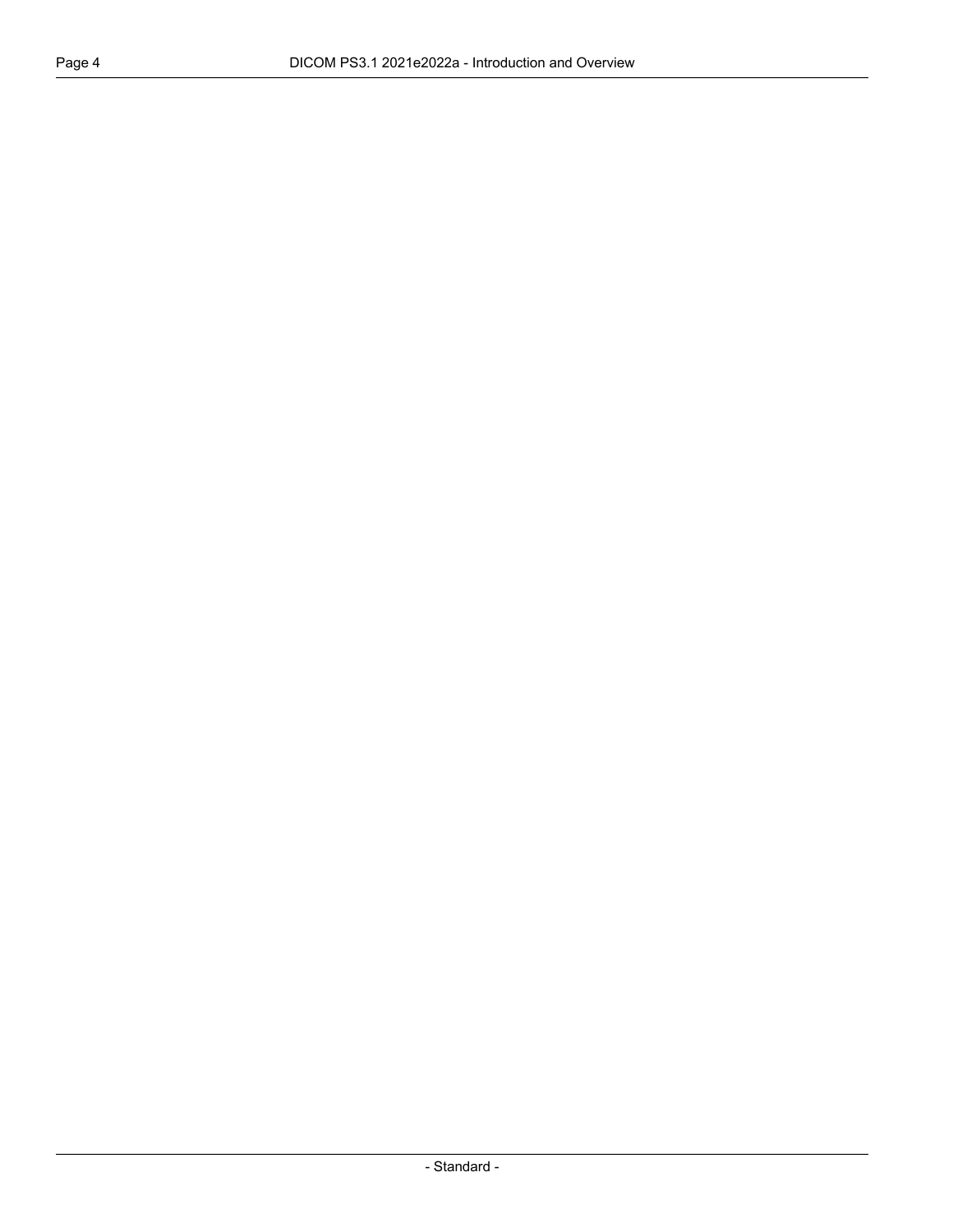## **List of Figures**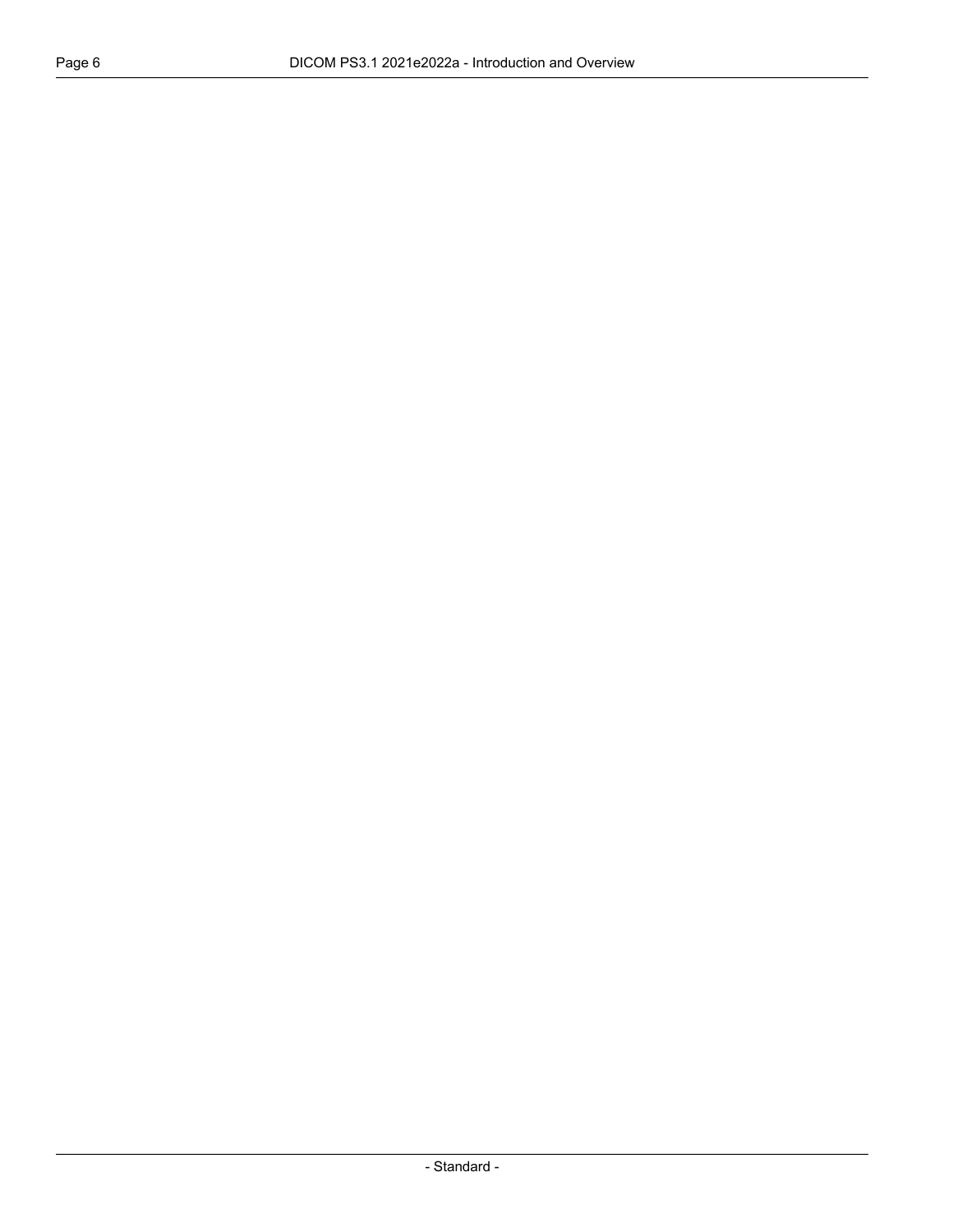## <span id="page-6-0"></span>**Notice and Disclaimer**

The information in this publication was considered technically sound by the consensus of persons engaged in the development and approval of the document at the time it was developed. Consensus does not necessarily mean that there is unanimous agreement among every person participating in the development of this document.

NEMA standards and guideline publications, of which the document contained herein is one, are developed through a voluntary consensus standards development process. This process brings together volunteers and/or seeks out the views of persons who have an interest in the topic covered by this publication. While NEMA administers the process and establishes rules to promote fairness in the development of consensus, it does not write the document and it does not independently test, evaluate, or verify the accuracy or completeness of any information or the soundness of any judgments contained in its standards and guideline publications.

NEMA disclaims liability for any personal injury, property, or other damages of any nature whatsoever, whether special, indirect, consequential, or compensatory, directly or indirectly resulting from the publication, use of, application, or reliance on this document. NEMA disclaims and makes no guaranty or warranty, expressed or implied, as to the accuracy or completeness of any information published herein, and disclaims and makes no warranty that the information in this document will fulfill any of your particular purposes or needs. NEMA does not undertake to guarantee the performance of any individual manufacturer or seller's products or services by virtue of this standard or guide.

In publishing and making this document available, NEMA is not undertaking to render professional or other services for or on behalf of any person or entity, nor is NEMA undertaking to perform any duty owed by any person or entity to someone else. Anyone using this document should rely on his or her own independent judgment or, as appropriate, seek the advice of a competent professional in determining the exercise of reasonable care in any given circumstances. Information and other standards on the topic covered by this publication may be available from other sources, which the user may wish to consult for additional views or information not covered by this publication.

NEMA has no power, nor does it undertake to police or enforce compliance with the contents of this document. NEMA does not cer tify, test, or inspect products, designs, or installations for safety or health purposes. Any certification or other statement of compliance with any health or safety-related information in this document shall not be attributable to NEMA and is solely the responsibility of the certifier or maker of the statement.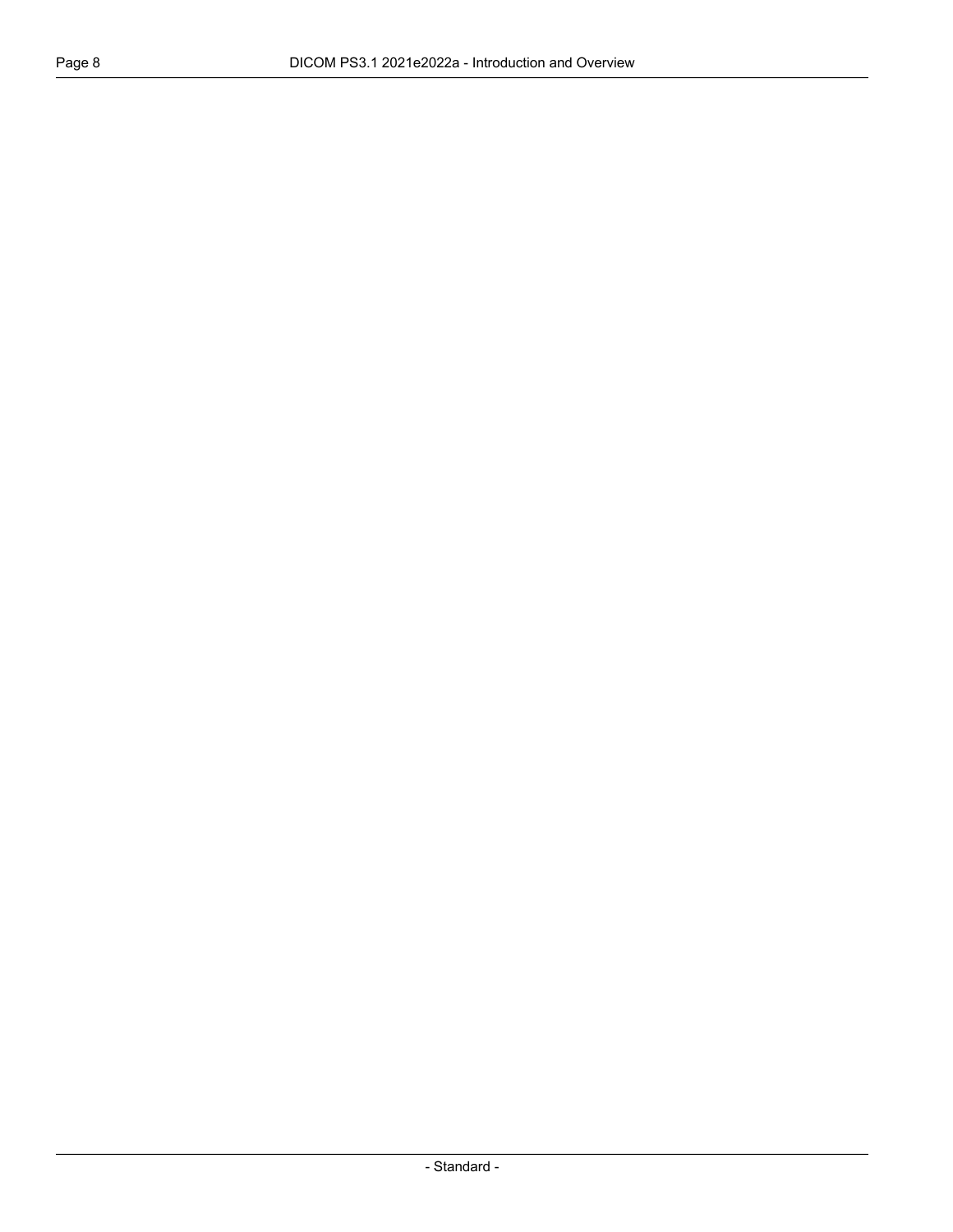## <span id="page-8-0"></span>**Foreword**

The DICOM Standards Committee is an independent, international standards development organization comprising biomedical pro fessional societies whose specialties include the use of medical imaging, manufacturers of medical imaging equipment and related information systems, and government agencies, trade associations, and other standards development organizations with an interest in standardization of medical imaging information and related data. Membership is open to all organizations with a material interest in the work of the Committee. The Committee collaborates closely with other standards development organizations in the fields of Healthcare Informatics and Electrical Equipment in Medical Practice. The Secretariat of the Committee is the National Electrical Manufacturers Association and its Medical Imaging and Technology Alliance division.

The principal product of the Committee is this Standard, Digital Imaging and Communications in Medicine (DICOM).

This DICOM Standard was developed according to the procedures of the DICOM Standards Committee.

The DICOM Standard is structured as a multi-part document using the guidelines established in [ISO/IEC [Directives,](#page-14-1) Part 2].

The Standard is published as NEMA Standard PS3, and its Parts are identified by the numbering of the NEMA publication (PS3.1, PS3.2, etc.).

DICOM® is the registered trademark of the National Electrical Manufacturers Association for its standards publications relating to di gital communications of medical information, all rights reserved.

HL7® and CDA® are the registered trademarks of Health Level Seven International, all rights reserved.

SNOMED®, SNOMED Clinical Terms®, SNOMED CT® are the registered trademarks of the International Health Terminology Standards Development Organisation (IHTSDO), all rights reserved.

LOINC® is the registered trademark of Regenstrief Institute, Inc, all rights reserved.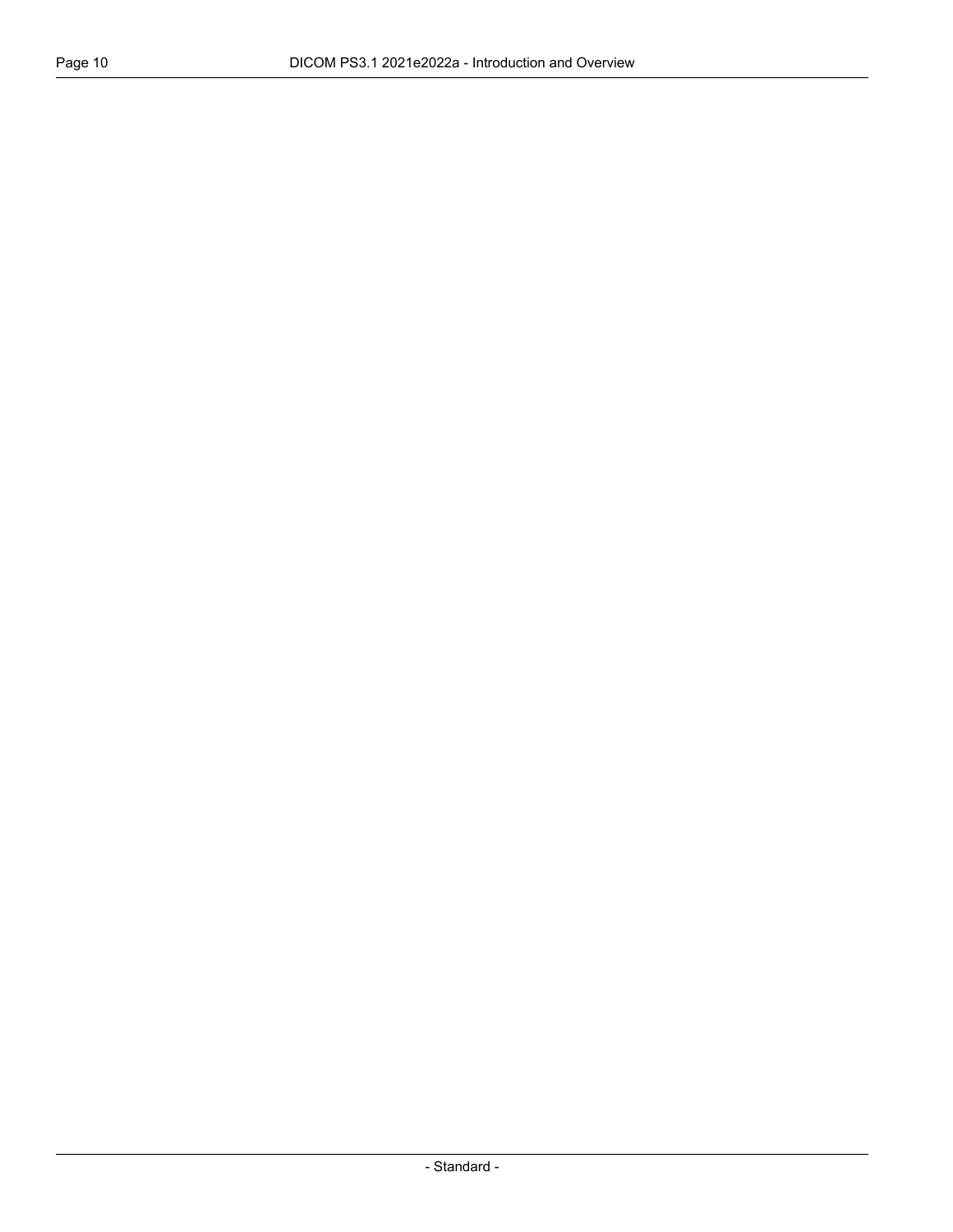# <span id="page-10-0"></span>**1 Scope and Field of Application**

<span id="page-10-1"></span>PS3.1 provides an overview of the entire Digital Imaging and Communications in Medicine (DICOM) Standard. It describes the history, scope, goals, and structure of the Standard. In particular, it contains a brief description of the contents of each Part of the Standard.

### **1.1 Scope of DICOM**

Digital Imaging and Communications in Medicine (DICOM) is the standard for the communication and management of medical imaging information and related data.

The DICOM Standard facilitates interoperability of medical imaging equipment by specifying:

- For network communications, a set of protocols to be followed by devices claiming conformance to the Standard.
- The syntax and semantics of Commands and associated information that can be exchanged using these protocols.
- For media communication, a set of media storage services to be followed by devices claiming conformance to the Standard, as well as a File Format and a medical directory structure to facilitate access to the images and related information stored on interchange media.
- Information that must be supplied with an implementation for which conformance to the Standard is claimed.

The DICOM Standard does not specify:

- The implementation details of any features of the Standard on a device claiming conformance.
- <span id="page-10-2"></span>• The overall set of features and functions to be expected from a system implemented by integrating a group of devices each claiming DICOM conformance.
- A testing/validation procedure to assess an implementation's conformance to the Standard.

### **1.2 Field of Application**

The DICOM Standard pertains to the field of Medical Informatics. Within that field, it addresses the exchange of digital information between medical imaging equipment and other systems. Because such equipment may interoperate with other medical devices and information systems, the scope of this Standard needs to overlap with other areas of medical informatics. However, the DICOM Standard does not address the breadth of this field.

<span id="page-10-3"></span>This Standard has been developed with an emphasis on diagnostic medical imaging as practiced in radiology, cardiology, pathology, dentistry, ophthalmology and related disciplines, and image-based therapies such as interventional radiology, radiotherapy and surgery. However, it is also applicable to a wide range of image and non-image related information exchanged in clinical, research, veterinary, and other medical environments.

This Standard facilitates interoperability of systems claiming conformance in a multi-vendor environment, but does not, by itself, guarantee interoperability.

### **1.3 History**

With the introduction of computed tomography (CT) followed by other digital diagnostic imaging modalities in the 1970's, and the in creasing use of computers in clinical applications, the American College of Radiology (ACR) and the National Electrical Manufacturers Association (NEMA) recognized the emerging need for a standard method for transferring images and associated information between devices manufactured by various vendors. These devices produce a variety of digital image formats.

The American College of Radiology (ACR) and the National Electrical Manufacturers Association (NEMA) formed a joint committee in 1983 to develop a standard to:

- Promote communication of digital image information, regardless of device manufacturer
- Facilitate the development and expansion of picture archiving and communication systems (PACS) that can also interface with other systems of hospital information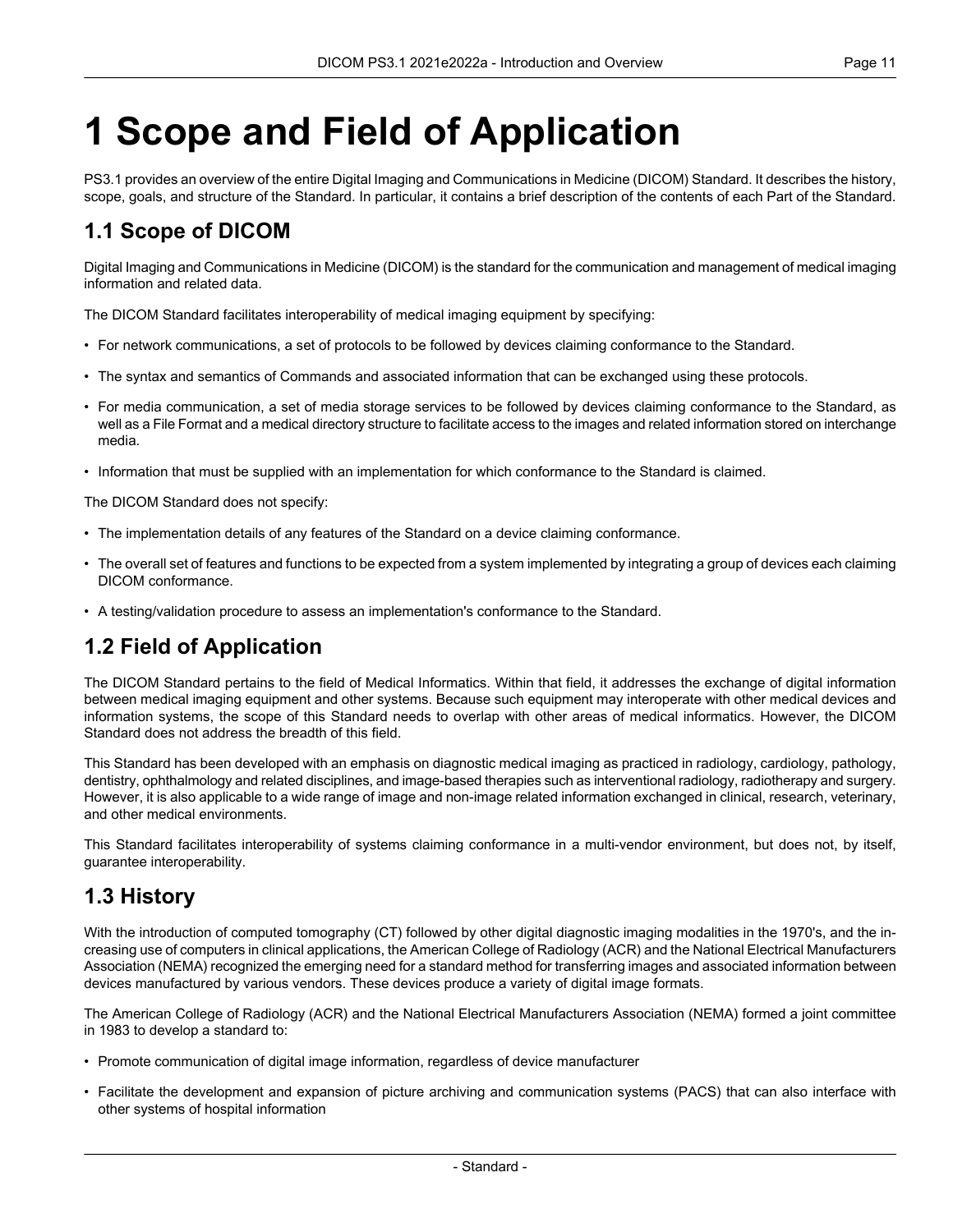• Allow the creation of diagnostic information data bases that can be interrogated by a wide variety of devices distributed geograph ically.

ACR-NEMA Standards Publication No. 300-1985, published in 1985 was designated version 1.0. The Standard was followed by two revisions: No. 1, dated October 1986 and No. 2, dated January 1988. These Standards Publications specified a hardware interface, a minimum set of software commands, and a consistent set of data formats.

ACR-NEMA Standards Publication No. 300-1988, published in 1988 was designated version 2.0. It included version 1.0, the published revisions, and additional revisions. It also included new material to provide command support for display devices, to introduce a new hierarchy scheme to identify an image, and to add data elements for increased specificity when describing an image.

In 1993, ACR-NEMA Standard 300 was substantially revised and replaced by this Standard, designated Digital Imaging and Commu nications in Medicine (DICOM). It embodies a number of major enhancements to previous versions of the ACR-NEMA Standard:

- It is applicable to a networked environment. The ACR-NEMA Standard was applicable in a point-to-point environment only; for op eration in a networked environment a Network Interface Unit (NIU) was required. DICOM supports operation in a networked envir onment using the industry standard networking protocol TCP/IP.
- It is applicable to off-line media exchange. The ACR-NEMA Standard did not specify a file format or choice of physical media or logical filesystem. DICOM supports operation in an off-line media environment using industry standard media such as CD-R, DVD- R and USB and common file systems.
- It is a service oriented protocol, specifying the semantics of commands and associated data, and how devices claiming conformance to the Standard react to commands and data being exchanged. Specified services include support for management of the workflow of an imaging department. The ACR-NEMA Standard was confined to the transfer of data with only implicit service requirements.
- It specifies levels of conformance. The ACR-NEMA Standard specified a minimum level of conformance. DICOM explicitly describes how an implementor must structure a Conformance Statement to select specific options.

<span id="page-11-1"></span><span id="page-11-0"></span>In 1995, with the addition of DICOM capabilities for cardiology imaging supported by the American College of Cardiology, the ACR- NEMA Joint Committee was reorganized as the DICOM Standards Committee, a broad collaboration of stakeholders across all medical imaging specialties.

### **1.4 Principles**

#### **1.4.1 Global Applicability and Localization**

DICOM is a world-wide standard that can be used in every locale. It provides mechanisms to handle data that support cultural require ments, such as different writing systems, character sets, languages, and structures for addresses and person names. It supports the variety of workflows, processes and policies used for biomedical imaging in different geographic regions, medical specialties and local practices.

Localization to meet the requirements of national or local health and workflow policies can be done without deviating from the Standard. Such localization may include specifying code sets (e.g., procedure codes), or profiling data element usage (both specifying locally allowed values, and making elements that are optional in the Standard mandatory for local use).

<span id="page-11-2"></span>Localization and profiling can be specified in a number of mechanisms outside the purview of the DICOM Standard. One such mechanism is Integration Profiles from the Integrating the Healthcare Enterprise (IHE) organization. It is important that Profiling adhere to the concept of non-contradiction. A Profile can add requirements but should not contradict DICOM requirements, as that would make it impossible to comply with both DICOM and the Profile.

#### **1.4.2 Continuous Maintenance**

The DICOM Standard is an evolving standard and it is maintained in accordance with the Procedures of the DICOM Standards Committee. Proposals for enhancements are welcome from all users of the Standard, and may be submitted to the Secretariat. Supplements and corrections to the Standard are balloted and approved several times a year. When approved as Final Text, each change becomes official, is published separately, and goes into effect immediately. At intervals, all of the approved Final Text changes are consolidated and published in an updated edition of the Standard. Once changes are consolidated into an updated edition of the Standard, the individual change documents are not maintained; readers are directed to use the consolidated edition of the Standard.

A requirement in updating the Standard is to maintain effective compatibility with previous editions.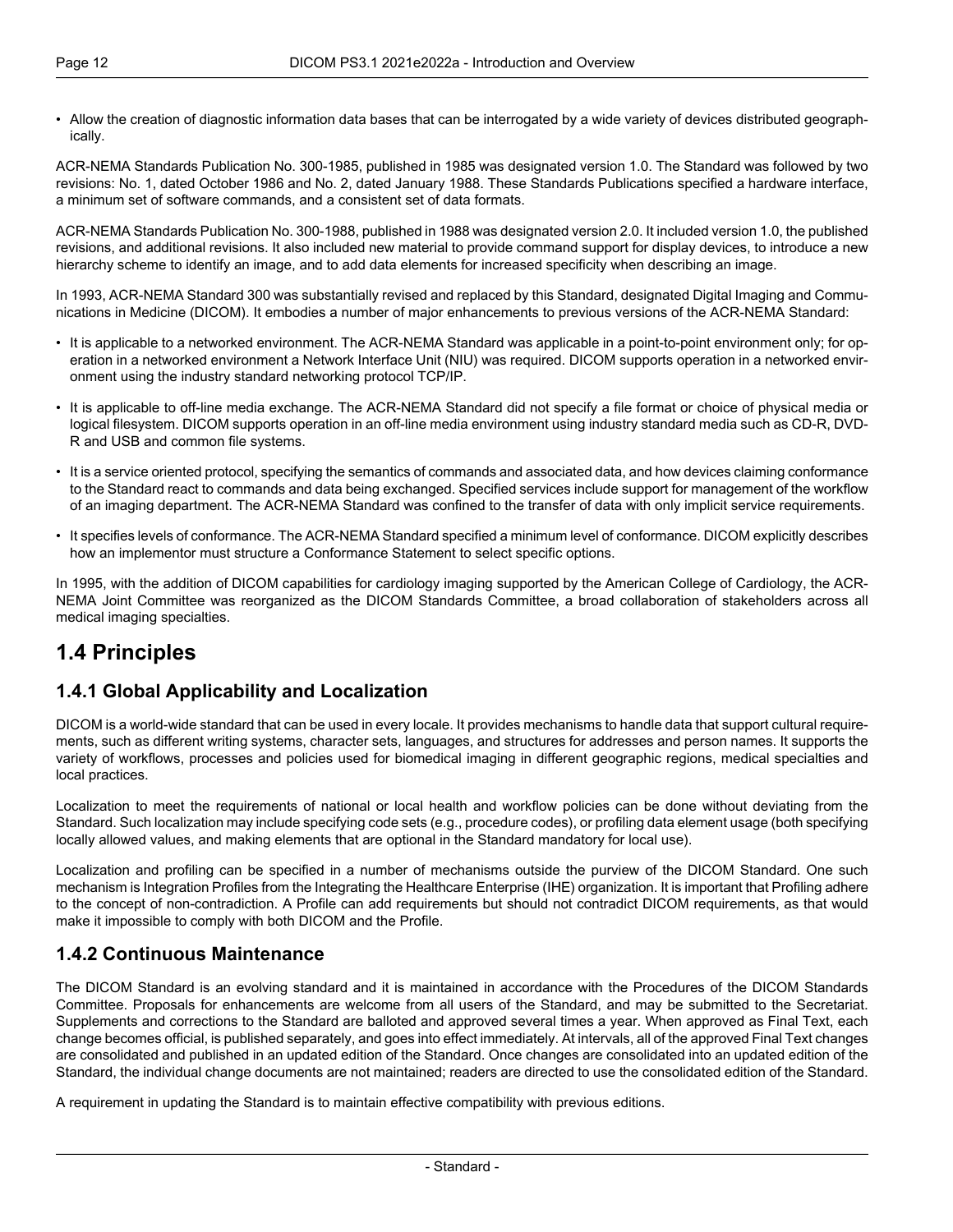The maintenance process may involve retirement of sections of the Standard.

Retirement does not imply that these features cannot be used. However, the DICOM Standards Committee will not maintain the documentation of retired features. The reader is referred to earlier editions of the Standard.

<span id="page-12-0"></span>The use of the retired features is discouraged for new implementations, in favor of those alternatives remaining in the Standard.

#### **1.4.3 Information Objects and Unique Object Identification**

Many DICOM services involve the exchange of persistent information objects, such as images. An instance of such an information object may be exchanged across many systems and many organizational contexts, and over time. While minor changes may be made to the attributes of an instance to facilitate its handling within a particular organization (e.g., by coercing a Patient ID to the value used in a local context), the semantic content of an instance does not change.

<span id="page-12-1"></span>Each instance is identified by a globally unique object identifier, which persists with the instance across all exchanges. Changes to the semantic content of an instance are defined to create a new instance, which is assigned a new globally unique object identifier.

#### **1.4.4 Conformance**

Conformance to the DICOM Standard is stated in terms of Service-Object Pair (SOP) Classes, which represent Services (such as Storage using network, media, or web) operating on types of Information Objects (such as CT or MR images).

SOP Class specifications in the DICOM Standard are only changed in a manner that is intended to be forward and backward compatible for all editions of the Standard. Conformance requirements and conformance claims are therefore referenced to the identifier of the SOP Class, and never referenced to an edition of the Standard.

<span id="page-12-2"></span>Each implementation is required to provide a Conformance Statement, in accordance with a consistent pro forma structure, facilitating comparison of products for interoperability.

#### **1.4.5 Consistency of Information Model**

A large number of information objects defined in the DICOM Standard follow a common composite information model with information entities representing Patient, Study, Series, Equipment, Frame of Reference, and the specific instance data type. This information model is a simplification of the real world concepts and activities of medical imaging; for acquisition modalities, a Study is approximately equivalent to an ordered procedure, and a Series is approximately equivalent to a performed data acquisition protocol element. In other domains, such as Radiotherapy, the Study and Series are less clearly related to real world entities or activities, but are still required for consistency. This simplified model is sufficient for the pragmatic needs of managing imaging and related data collected in routine practice.

New information objects defined in DICOM will typically conform to this existing common information model, allowing reuse of imple mentations with minimal changes to support the new objects.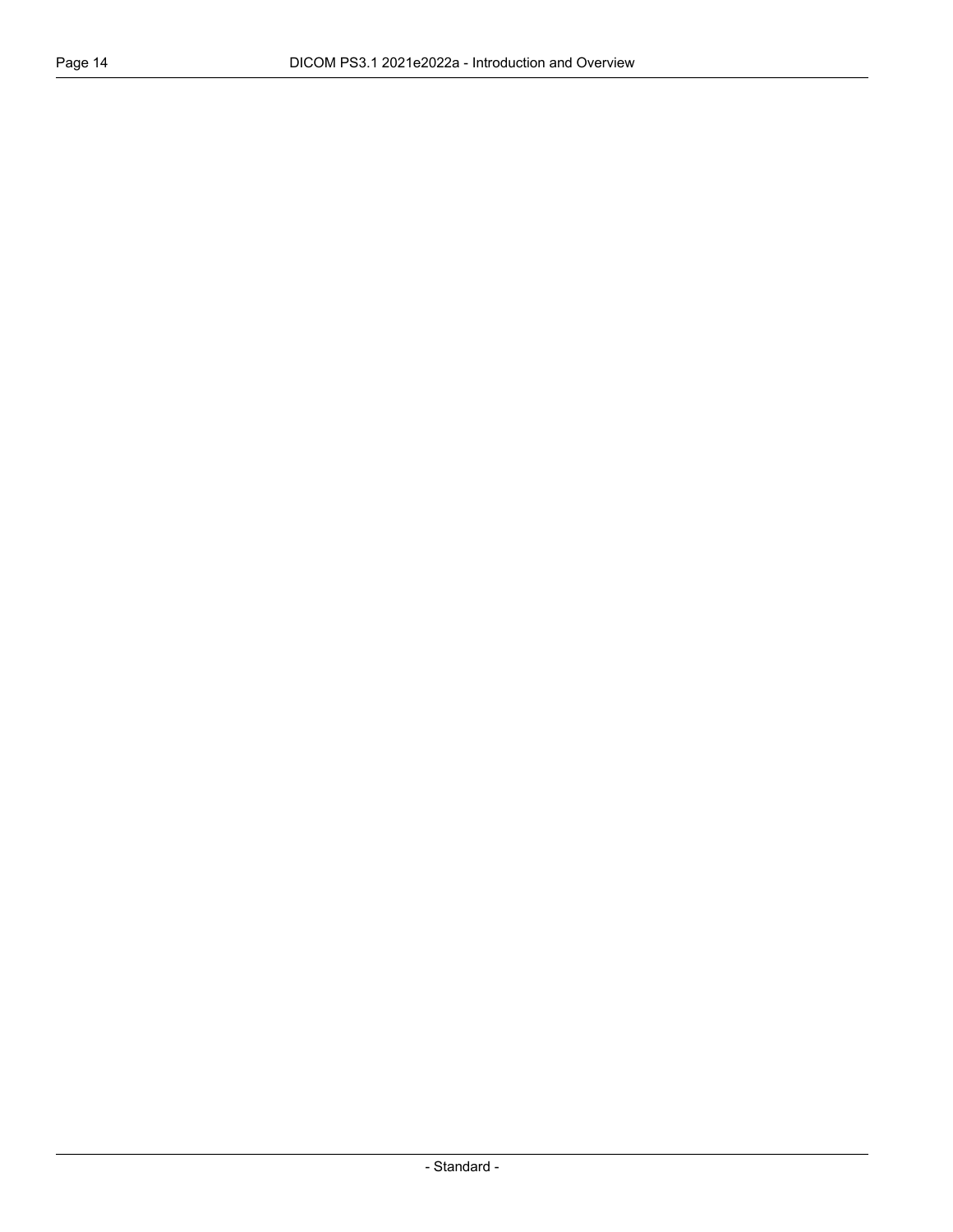## <span id="page-14-0"></span>**2 Normative References**

- <span id="page-14-1"></span>[ISO/IEC Directives, Part 2] ISO/IEC. 2016/05. 7.0. *Rules for the structure and drafting of International Standards*. [http://www.iec.ch/](http://www.iec.ch/members_experts/refdocs/iec/isoiecdir-2%7Bed7.0%7Den.pdf) [members\\_experts/refdocs/iec/isoiecdir-2%7Bed7.0%7Den.pdf](http://www.iec.ch/members_experts/refdocs/iec/isoiecdir-2%7Bed7.0%7Den.pdf) .
- <span id="page-14-2"></span>[ACR/NEMA 300] ACR/NEMA. 1988. *Digital Imaging and Communications*.
- [EBU-SMPTE-VSF JT-NM Phase 2 Report] , , and . 2015. v1.0. *Joint Task Force on Networked Media (JT-NM) Phase 2 Report- Reference Architecture*. <http://jt-nm.org/RA-1.0/JT-NMReferenceArchitecturev1.0%20150904%20FINAL.pdf> .
- [ISO/IEC 8822] ISO/IEC. 1994. *Information Processing Systems - Open Systems Interconnection - Connection Oriented Presentation Service Definition*.
- <span id="page-14-3"></span>[ISO/IEC 8649] ISO/IEC. 1996. *Information Processing Systems - Open Systems Interconnection - Service Definition for the Association Control Service Element*. *Withdrawn 2012.* .
- <span id="page-14-4"></span>[SMPTE ST 2110-10] Society of Motion Picture and Television Engineers (SMPTE). 2017. *Professional Media over IP Networks: System Timing and Definitions*.
- <span id="page-14-5"></span>[SMPTE ST 2110-20] Society of Motion Picture and Television Engineers (SMPTE). 2017. *Professional Media over IP Networks: Uncompressed Active Video*.
- [SMPTE ST 2110-30] Society of Motion Picture and Television Engineers (SMPTE). 2017. *Professional Media over IP Networks: PCM Digital Audio*.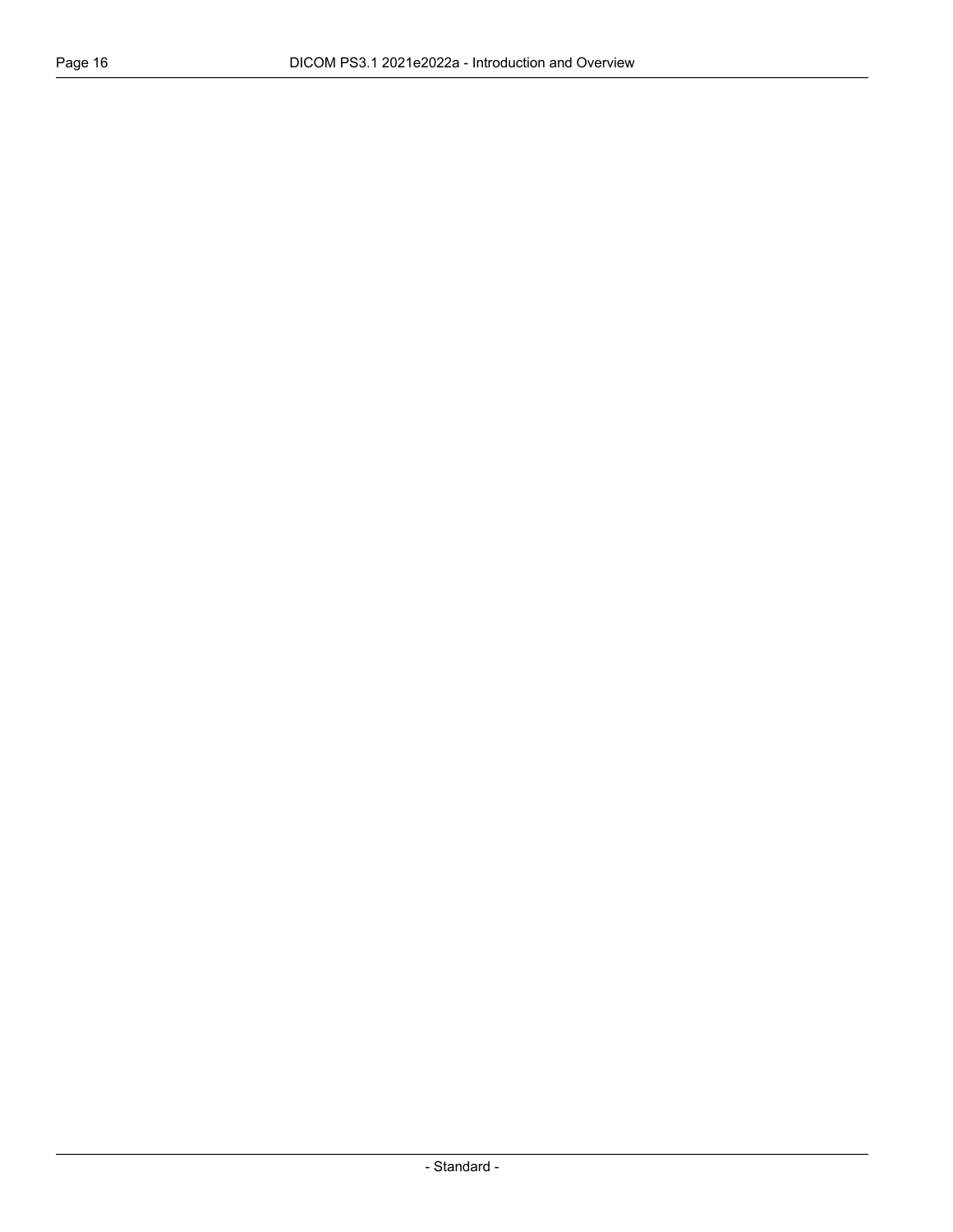# <span id="page-16-0"></span>**3 Definitions**

| Attribute                    | A property of an Information Object. An Attribute has a name and a value that are independent<br>of any encoding scheme.                                                                                                                                               |
|------------------------------|------------------------------------------------------------------------------------------------------------------------------------------------------------------------------------------------------------------------------------------------------------------------|
| Command                      | A request to operate on information across a network.                                                                                                                                                                                                                  |
| <b>Command Element</b>       | An encoding of a parameter of a command that conveys this parameter's value.                                                                                                                                                                                           |
| <b>Command Stream</b>        | The result of encoding a set of DICOM Command Elements using the DICOM encoding scheme.                                                                                                                                                                                |
| <b>Conformance Statement</b> | A formal statement that describes a specific implementation of the DICOM Standard. It specifies<br>the Service Classes, Information Objects, Communication Protocols, Security Profiles, and Media<br>Storage Application Profiles supported by the implementation.    |
| Data Dictionary              | A registry of DICOM Data Elements that assigns a unique tag, a name, value characteristics,<br>and semantics to each Data Element.                                                                                                                                     |
| Data Element                 | A unit of information as defined by a single entry in the data dictionary.                                                                                                                                                                                             |
| Data Set                     | Exchanged information consisting of a structured set of Attributes. The value of each Attribute in<br>a Data Set is expressed as a Data Element.                                                                                                                       |
| Data Stream                  | The result of encoding a Data Set using the DICOM encoding scheme (Data Element Numbers<br>and representations as specified by the Data Dictionary).                                                                                                                   |
| <b>Information Object</b>    | An abstraction of a real information entity (e.g., CT Image, Structured Report, etc.) that is acted<br>upon by one or more DICOM Commands.                                                                                                                             |
|                              | Note                                                                                                                                                                                                                                                                   |
|                              | This term is primarily used in PS3.1, with a few references in PS3.3. It is an informal<br>term corresponding to a formal term that is introduced in PS3.3. In all other parts of the<br>DICOM Standard this formal term is known as an Information Object Definition. |
| Information Object Class     | A formal description of an Information Object, which includes a description of its purpose and the<br>Attributes it possesses. It does not include values for these attributes.                                                                                        |
|                              | Note                                                                                                                                                                                                                                                                   |
|                              | This term is only used in PS3.1. It is an informal term corresponding to a formal term<br>that is introduced in PS3.4. This formal term is known as a Service-Object Pair Class<br>or more commonly as a SOP Class.                                                    |
| Information Object Instance  | A representation of an occurrence of a real-world entity, which includes values for the Attributes<br>of the Information Object Class to which the entity belongs.                                                                                                     |
|                              | Note                                                                                                                                                                                                                                                                   |
|                              | This term is only used in PS3.1. It is an informal term corresponding to a formal term<br>that is introduced in PS3.4. This formal term is known as a Service-Object Pair Instance<br>or more commonly as a SOP Instance.                                              |
| Message                      | A data unit of the Message Exchange Protocol exchanged between two cooperating DICOM<br>Applications. A Message is composed of a Command Stream followed by an optional Data<br>Stream.                                                                                |
| Part                         | Subdivision of the DICOM Standard that covers related subject material.                                                                                                                                                                                                |
| <b>Service Class</b>         | A structured description of a service that is supported by cooperating DICOM Applications using<br>specific DICOM Commands acting on a specific class of Information Object.                                                                                           |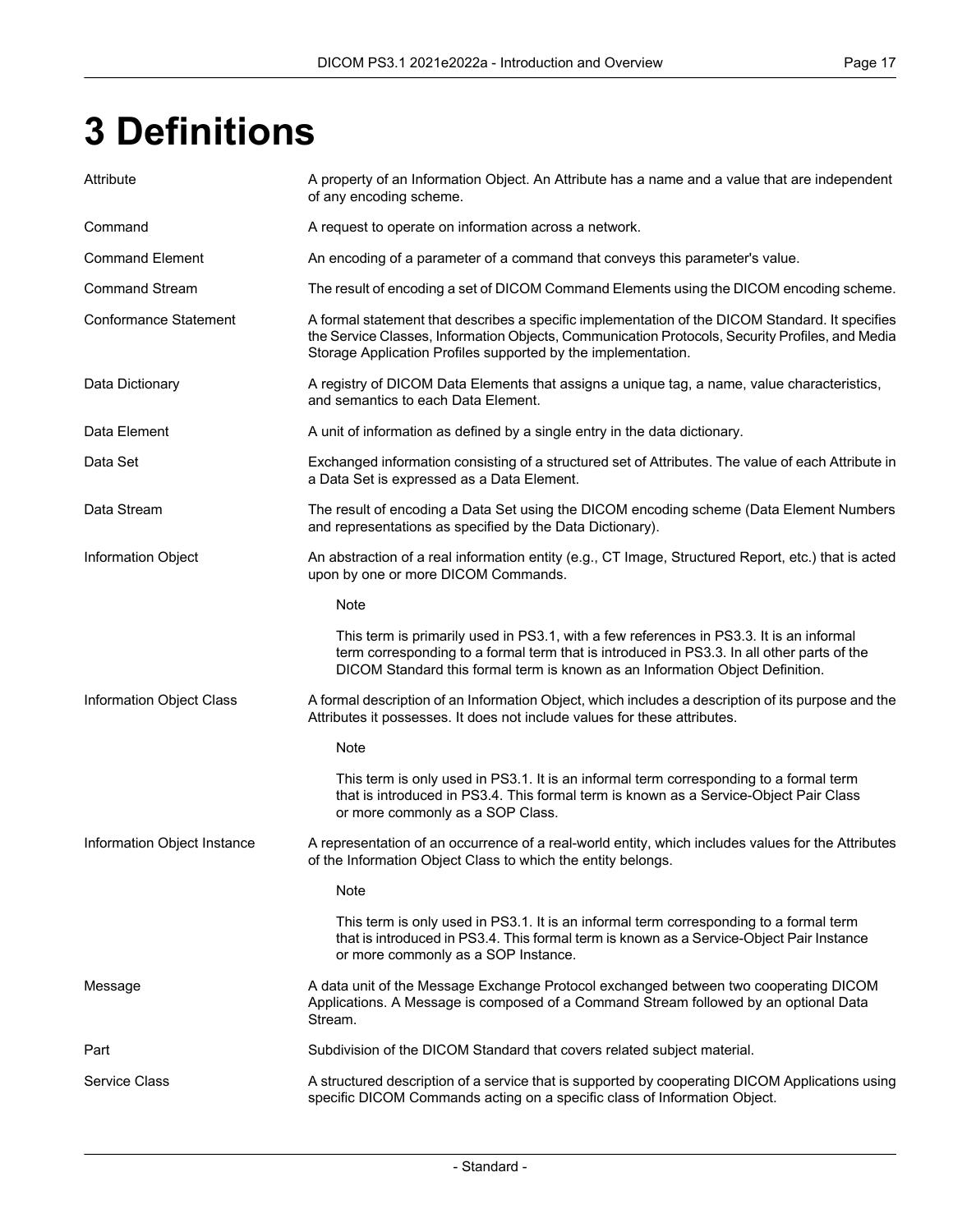| Service-Object Pair Class (SOP<br>Class) | The pair of an Information Object and either a DIMSE Service Group, a Media Storage Service,<br>or a Web Service.                                                                                                |
|------------------------------------------|------------------------------------------------------------------------------------------------------------------------------------------------------------------------------------------------------------------|
| Essence ()                               | Video, audio or data type of source, as defined in [EBU-SMPTE-VSF JT-NM Phase 2 Report].                                                                                                                         |
| Flow()                                   | A sequence of Grains from a Source; a concrete representation of content emanating from the<br>Source, as defined in [EBU-SMPTE-VSF JT-NM Phase 2 Report].                                                       |
| Grain ()                                 | Represents an element of Essence or other data associated with a specific time, such as a frame,<br>or a group of consecutive audio samples, or captions, as defined in [EBU-SMPTE-VSF JT-NM<br>Phase 2 Report]. |
| Rendition ()                             | A collection of time-synchronized Flows intended for simultaneous presentation, providing a<br>complete experience of a Source Group, as defined in [EBU-SMPTE-VSF JT-NM Phase 2 Report].                        |
| Source ()                                | An abstract concept that represents the primary origin of a Flow or set of Flows, as defined in<br>[EBU-SMPTE-VSF JT-NM Phase 2 Report].                                                                         |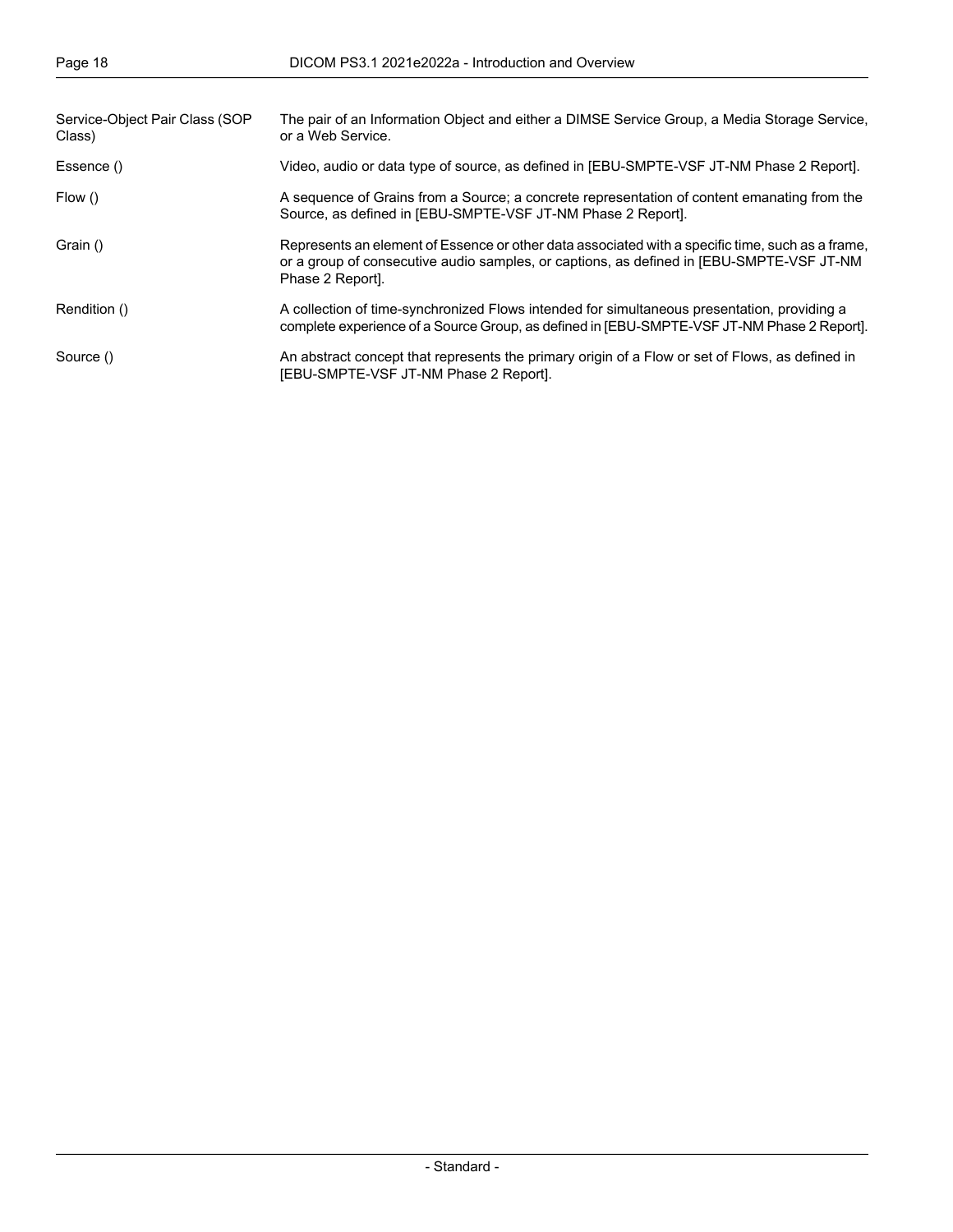## <span id="page-18-0"></span>**4 Symbols and Abbreviations**

| <b>ACSE</b>      | <b>Association Control Service Element</b>                                                                                                                                 |
|------------------|----------------------------------------------------------------------------------------------------------------------------------------------------------------------------|
| <b>API</b>       | Application Programming Interface                                                                                                                                          |
| <b>CT</b>        | <b>Computed Tomography</b>                                                                                                                                                 |
| <b>DICOM</b>     | Digital Imaging and Communications in Medicine                                                                                                                             |
| <b>DICOM-RTV</b> | <b>DICOM Real-Time Video</b>                                                                                                                                               |
| <b>DIMSE</b>     | <b>DICOM Message Service Element</b>                                                                                                                                       |
| <b>HIS</b>       | <b>Hospital Information System</b>                                                                                                                                         |
| <b>HTTP</b>      | Hyper-Text Transfer Protocol                                                                                                                                               |
| <b>HTTPS</b>     | Hyper-Text Transfer Protocol Secure                                                                                                                                        |
| <b>JIRA</b>      | Japan Medical Imaging and Radiological Systems Industries Association                                                                                                      |
| <b>OSI</b>       | Open Systems Interconnection                                                                                                                                               |
| <b>PACS</b>      | Picture Archiving and Communication Systems                                                                                                                                |
| <b>PTP</b>       | <b>Precision Time Protocol</b>                                                                                                                                             |
| <b>REST</b>      | Representational State Transfer                                                                                                                                            |
| <b>RESTful</b>   | A RESTful Web service is a Web service implemented using REST architecture and HTTP (see http://www.ics.uci.edu/<br>~fielding/pubs/dissertation/fielding_dissertation.pdf) |
| <b>RIS</b>       | Radiology Information System                                                                                                                                               |
| <b>RTP</b>       | Real-Time Transport Protocol                                                                                                                                               |
| <b>SMPTE</b>     | Society of Motion Picture and Television Engineers                                                                                                                         |
| <b>STOW-RS</b>   | STore Over the Web by RESTful Services                                                                                                                                     |
| <b>TCP/IP</b>    | <b>Transmission Control Protocol/Internet Protocol</b>                                                                                                                     |
| <b>WADO-RS</b>   | Web Access to DICOM Objects by RESTful Services                                                                                                                            |

**WADO-URI** Web Access to DICOM Objects by URI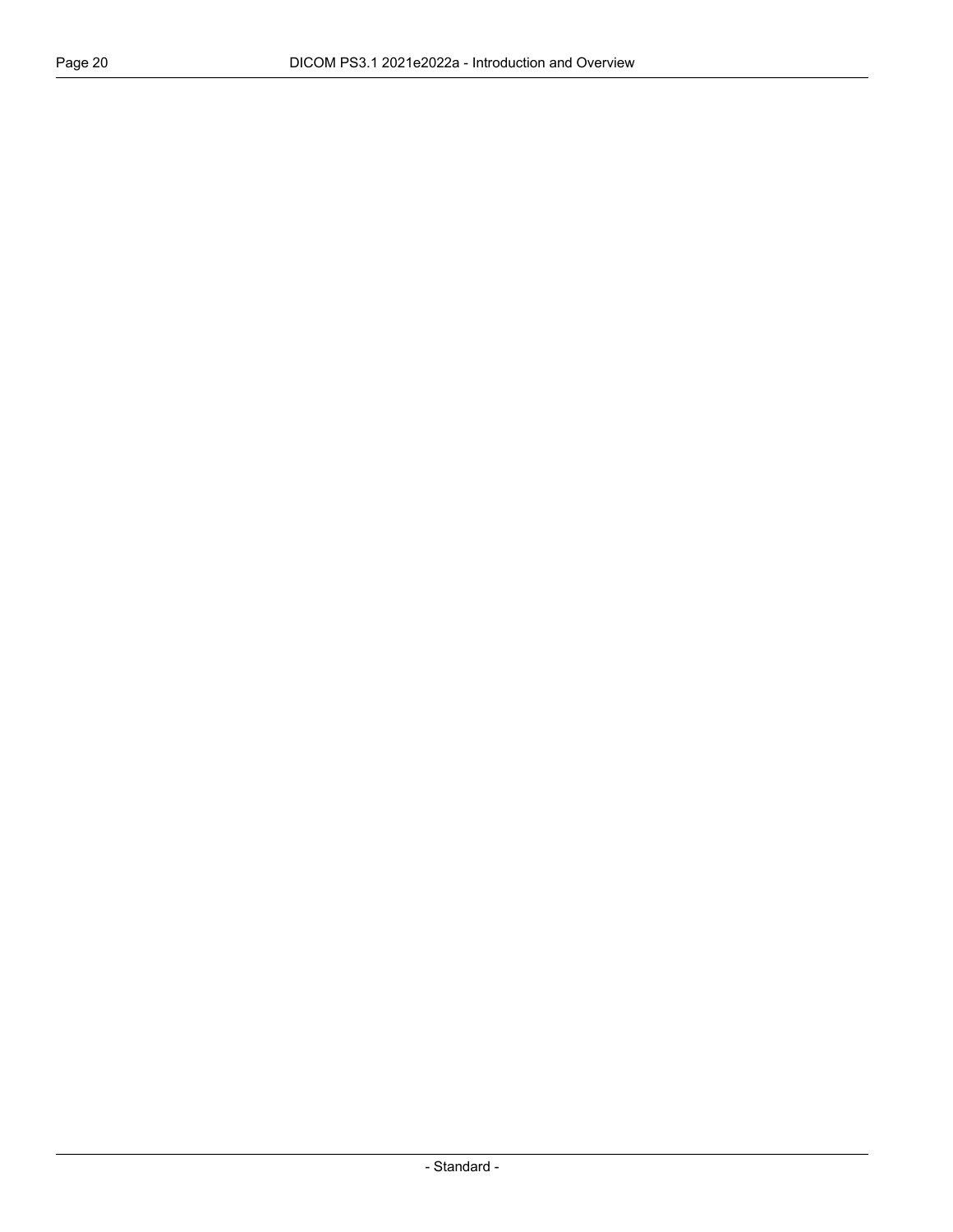## <span id="page-20-0"></span>**5 The DICOM Communication Model**

The DICOM Standard facilitates interoperability of devices claiming conformance. In particular, it:

- Addresses the semantics of Commands and associated data. For devices to interact, there must be standards on how devices are expected to react to Commands and associated data, not just the information that is to be moved between devices.
- Addresses the semantics of file services, file formats and information directories necessary for off-line communication.
- Is explicit in defining the conformance requirements of implementations of the Standard. In particular, a conformance statement must specify enough information to determine the functions for which interoperability can be expected with another device claiming conformance.
- Facilitates operation in a networked environment.
- Is structured to accommodate the introduction of new services, thus facilitating support for future medical imaging applications.
- Makes use of existing international standards wherever applicable, and itself conforms to established documentation guidelines for international standards.

[Figure](#page-21-0) 5-1 presents the general communication model of the Standard, which spans both network (on-line) and media storage inter change (off-line) communication. Applications may utilize any of the following transport mechanisms:

- the DICOM Message Service and Upper Layer Service, which provides independence from specific physical networking commu nication support and protocols such as TCP/IP.
- the DICOM Web Service API and HTTP Service, which allows use of common hypertext and associated protocols for transport of DICOM services
- the Basic DICOM File Service, which provides access to Storage Media independently from specific media storage formats and file structures
- DICOM Real-Time Communication, which provides real-time transport of DICOM metadata based on SMPTE and RTP.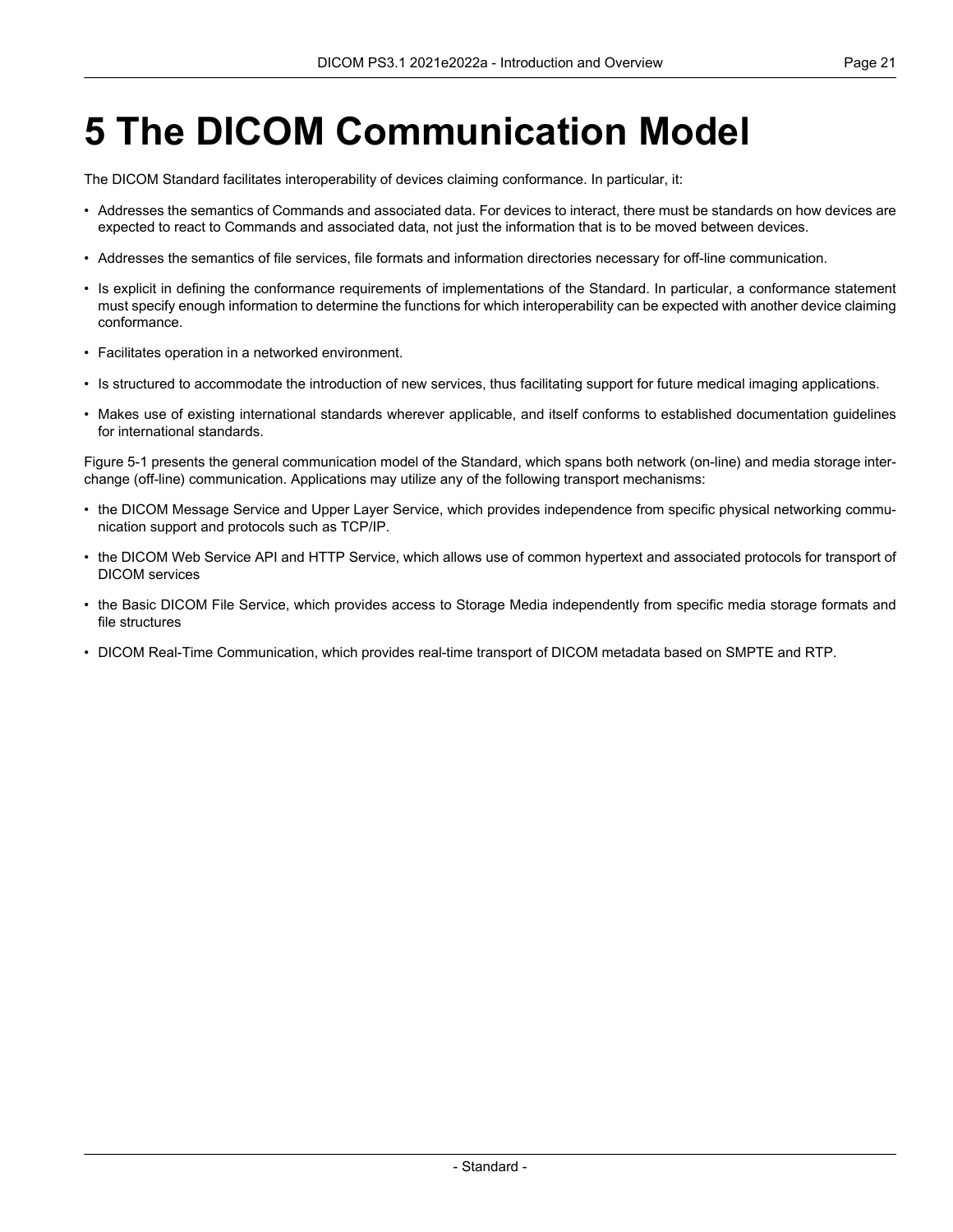<span id="page-21-0"></span>

**Figure 5-1. General Communication Model**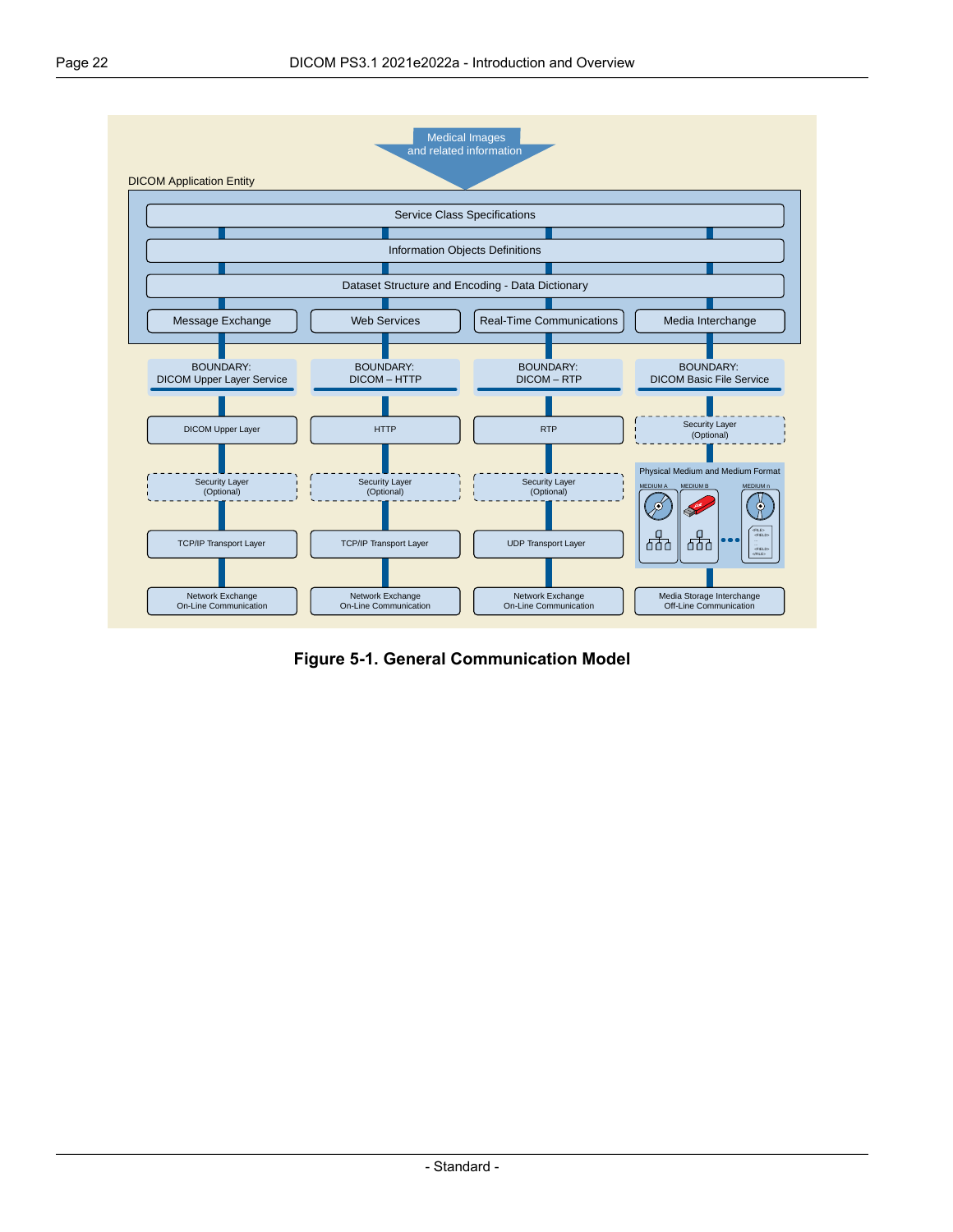# <span id="page-22-0"></span>**6 Overview of The Content of The DICOM Standard**

#### <span id="page-22-1"></span>**6.1 Document Structure**

DICOM consists of the following parts:

- PS3.1: Introduction and Overview (this document)
- PS3.2: [Conformance](part02.pdf#PS3.2)
- PS3.3: [Information](part03.pdf#PS3.3) Object Definitions
- PS3.4: Service Class [Specifications](part04.pdf#PS3.4)
- PS3.5: Data [Structures](part05.pdf#PS3.5) and Encoding
- PS3.6: Data [Dictionary](part06.pdf#PS3.6)
- PS3.7: Message [Exchange](part07.pdf#PS3.7)
- PS3.8: Network [Communication](part08.pdf#PS3.8) Support for Message Exchange
- PS3.9: Retired
- PS3.10: Media Storage and File Format for Media [Interchange](part10.pdf#PS3.10)
- PS3.11: Media Storage [Application](part11.pdf#PS3.11) Profiles
- PS3.12: Formats and [Physical](part12.pdf#PS3.12) Media
- PS3.13: Retired
- PS3.14: [Grayscale](part14.pdf#PS3.14) Standard Display Function
- PS3.15: Security and System [Management](part15.pdf#PS3.15) Profiles
- PS3.16: Content Mapping [Resource](part16.pdf#PS3.16)
- PS3.17: [Explanatory](part17.pdf#PS3.17) Information
- PS3.18: Web [Services](part18.pdf#PS3.18)
- PS3.19: [Application](part19.pdf#PS3.19) Hosting
- <span id="page-22-2"></span>• PS3.20: Imaging Reports using HL7 Clinical Document [Architecture](part20.pdf#PS3.20)
- PS3.21: Transformations between DICOM and other [Representations](part21.pdf#PS3.21)
- PS3.22: Real-Time [Communication](part22.pdf#PS3.22) (DICOM-RTV)

These parts of the Standard are related but independent documents. A brief description of each Part is provided in this section.

#### **6.2 PS3.2: Conformance**

[PS3.2](part02.pdf#PS3.2) of the DICOM Standard defines principles that implementations claiming conformance to the Standard shall follow:

• Conformance requirements. [PS3.2](part02.pdf#PS3.2) specifies the general requirements that must be met by any implementation claiming conformance. It references the conformance sections of other parts of the Standard.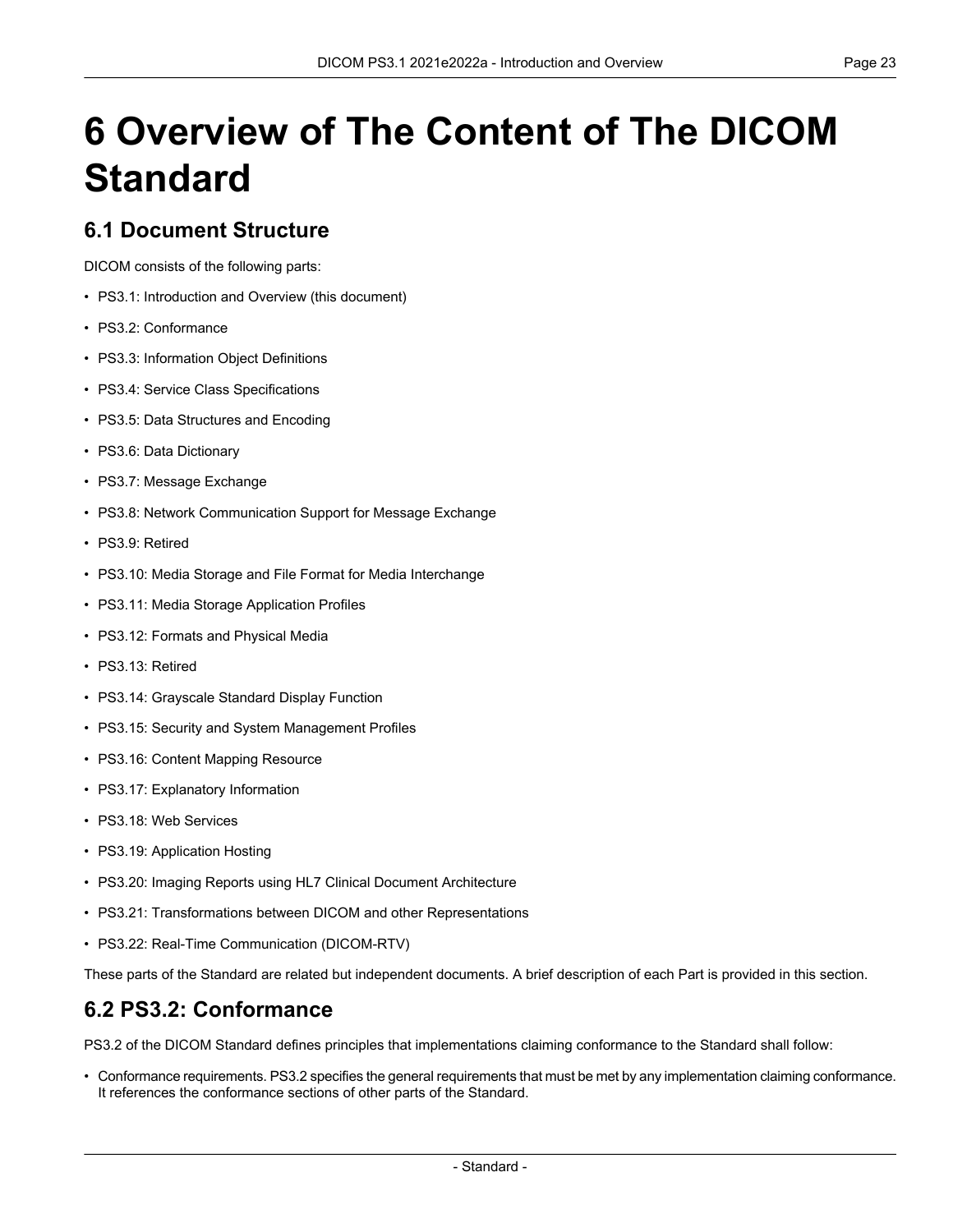• Conformance Statement. [PS3.2](part02.pdf#PS3.2) defines the structure of a Conformance Statement. It specifies the information that must be present in a Conformance Statement. It references the Conformance Statement sections of other parts of the Standard.

[PS3.2](part02.pdf#PS3.2) does not specify a testing/validation procedure to assess an implementation's conformance to the Standard.

[Figure](#page-23-0) 6.2-1 and [Figure](#page-23-1) 6.2-2 depict the construction process for a Conformance Statement for both network communication and media exchange. A Conformance Statement consists of the following parts:

- Set of Information Objects that is recognized by this implementation
- Set of Service Classes that this implementation supports
- Set of communications protocols or physical media that this implementation supports
- <span id="page-23-0"></span>• Set of security measures that this implementation supports.



<span id="page-23-1"></span>**Figure 6.2-1. Construction Process for a Network Conformance Claim**



**Figure 6.2-2. Construction Process for a Media Conformance Claim**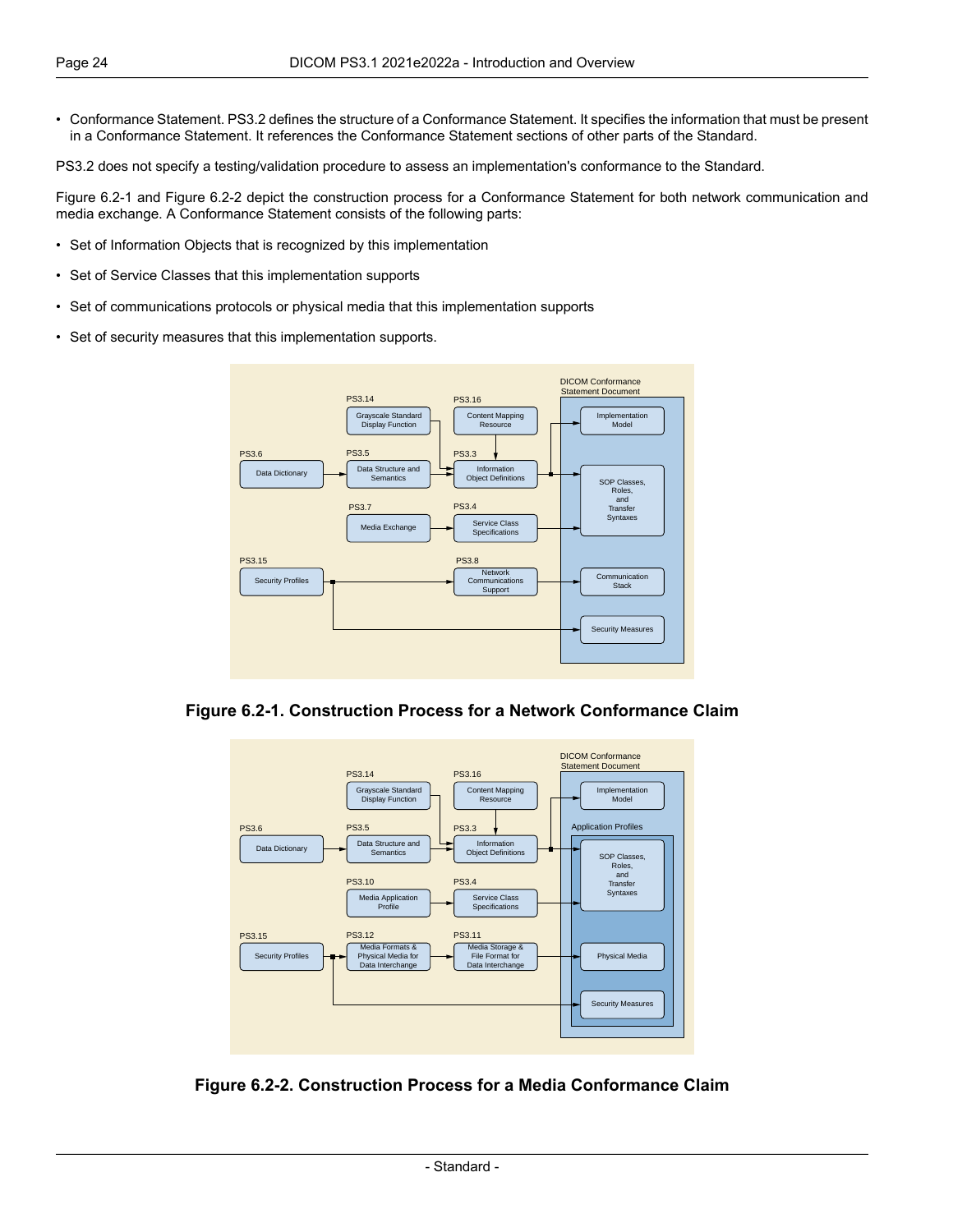### <span id="page-24-0"></span>**6.3 PS3.3: Information Object Definitions**

[PS3.3](part03.pdf#PS3.3) of the DICOM Standard specifies a number of Information Object Classes that provide an abstract definition of real-world en tities applicable to communication of digital medical images and related information (e.g., waveforms, structured reports, radiation therapy dose, etc.). Each Information Object Class definition consists of a description of its purpose and the Attributes that define it. An Information Object Class does not include the values for the Attributes that comprise its definition.

Two types of Information Object Classes are defined: normalized and composite.

Normalized Information Object Classes include only those Attributes inherent in the real-world entity represented. For example the study Information Object Class, which is defined as normalized, contains study date and study time Attributes because they are inherent in an actual study. Patient name, however, is not an Attribute of the study Information Object Class because it is inherent in the patient on which the study was performed and not the study itself.

Composite Information Object Classes may additionally include Attributes that are related to but not inherent in the real-world entity. For example, the Computed Tomography Image Information Object Class, which is defined as composite, contains both Attributes that are inherent in the image (e.g., image date) and Attributes that are related to but not inherent in the image (e.g., patient name). Composite Information Object Classes provide a structured framework for expressing the communication requirements of images where image data and related data needs to be closely associated.

To simplify the Information Object Class definitions, the Attributes of each Information Object Class are partitioned with similar Attributes being grouped together. These groupings of Attributes are specified as independent modules and may be reused by other Composite Information Object Classes.

[PS3.3](part03.pdf#PS3.3) defines a model of the Real World along with the corresponding Information Model that is reflected in the Information Object Definitions. Future editions of this Standard may extend this set of Information Objects to support new functionality.

<span id="page-24-1"></span>To represent an occurrence of a real-world entity, an Information Object Instance is created, which includes values for the Attributes of the Information Object Class. The Attribute values of this Information Object Instance may change over time to accurately reflect the changing state of the entity that it represents. This is accomplished by performing different basic operations upon the Information Object Instance to render a specific set of services defined as a Service Class. These Service Classes are defined in [PS3.4](part04.pdf#PS3.4) of the Standard.

### **6.4 PS3.4: Service Class Specifications**

[PS3.4](part04.pdf#PS3.4) of the DICOM Standard defines a number of Service Classes. A Service Class associates one or more Information Objects with one or more Commands to be performed upon these objects. Service Class Specifications state requirements for Command Elements and how resulting Commands are applied to Information Objects. Service Class Specifications state requirements for both providers and users of communications services.

[PS3.4](part04.pdf#PS3.4) of the DICOM Standard defines the characteristics shared by all Service Classes, and how a Conformance Statement to an individual Service Class is structured. It contains a number of normative annexes that describe individual Service Classes in detail.

Examples of Service Classes include the following:

- Storage Service Class
- Query/Retrieve Service Class
- <span id="page-24-2"></span>• Basic Worklist Management Service Class
- Print Management Service Class.

[PS3.4](part04.pdf#PS3.4) defines the operations performed upon the Information Objects defined in [PS3.3.](part03.pdf#PS3.3) [PS3.7](part07.pdf#PS3.7) defines the Commands and protocols for using the Commands to accomplish the operations and notifications described in [PS3.4](part04.pdf#PS3.4).

### **6.5 PS3.5: Data Structure and Semantics**

[PS3.5](part05.pdf#PS3.5) of the DICOM Standard specifies how DICOM applications construct and encode the Data Set information resulting from the use of the Information Objects and Services Classes defined in [PS3.3](part03.pdf#PS3.3) and [PS3.4](part04.pdf#PS3.4) of the DICOM Standard. The support of a number of standard image compression techniques (e.g., JPEG lossless and lossy) is specified.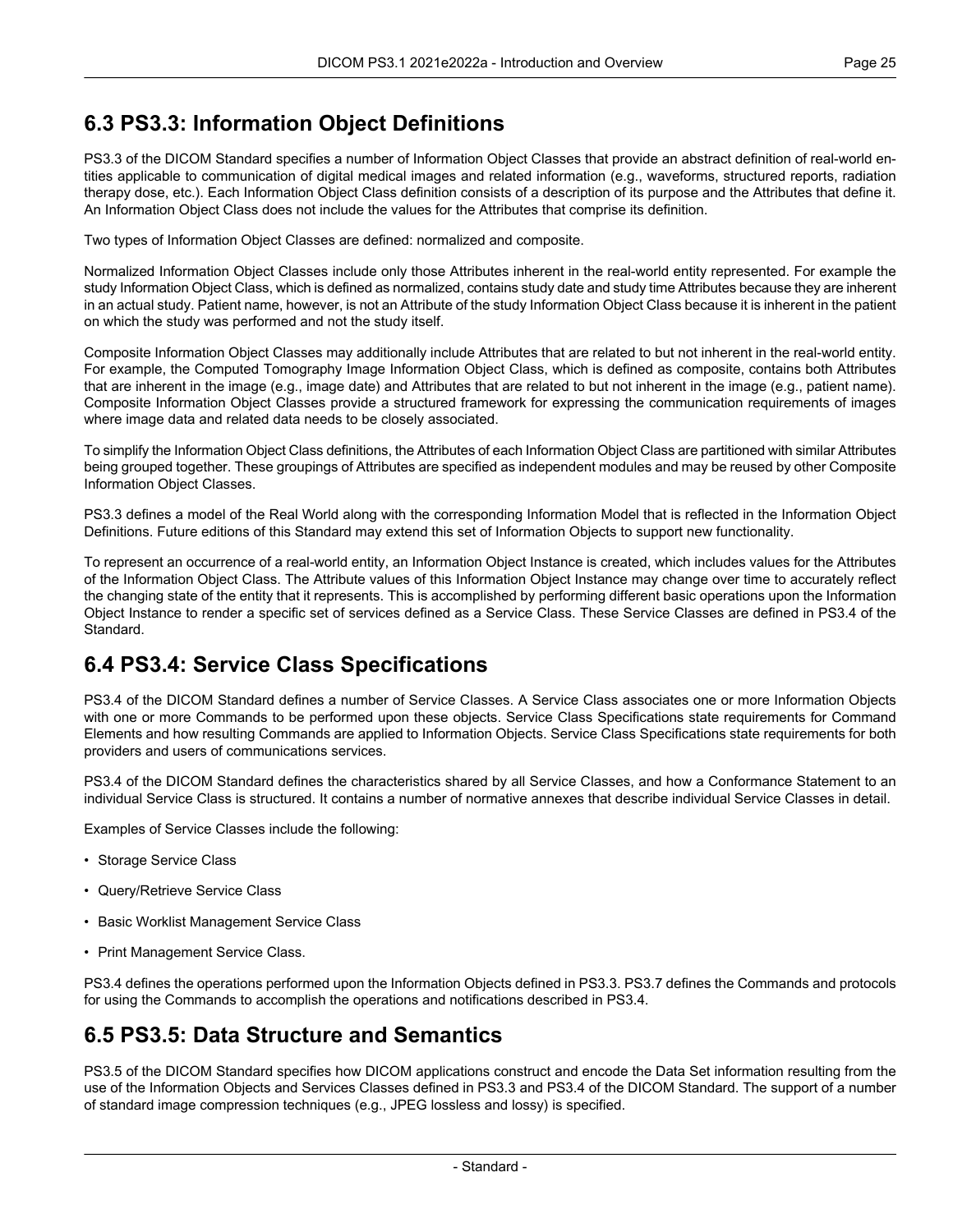[PS3.5](part05.pdf#PS3.5) addresses the encoding rules necessary to construct a Data Stream to be conveyed in a Message as specified in [PS3.7](part07.pdf#PS3.7) of the DICOM Standard. This Data Stream is produced from the collection of Data Elements making up the Data Set.

<span id="page-25-0"></span>[PS3.5](part05.pdf#PS3.5) also defines the semantics of a number of generic functions that are common to many Information Objects. [PS3.5](part05.pdf#PS3.5) defines the encoding rules for international character sets used within DICOM.

#### **6.6 PS3.6: Data Dictionary**

[PS3.6](part06.pdf#PS3.6) of the DICOM Standard is the centralized registry that defines the collection of all DICOM Data Elements available to represent information, along with elements utilized for interchangeable media encoding and a list of uniquely identified items that are assigned by DICOM.

For each element, [PS3.6](part06.pdf#PS3.6) specifies:

- its unique tag, which consists of a group and element number,
- its name,
- its value representation (character string, integer, etc),
- its value multiplicity (how many values per attribute),
- whether it is retired.

For each uniquely identified item, [PS3.6](part06.pdf#PS3.6) specifies:

- its unique value, which is numeric with multiple components separated by decimal points and limited to 64 characters,
- its name,
- <span id="page-25-1"></span>• its type, either Information Object Class, definition of encoding for data transfer, or certain well known Information Object Instances,
- in which Part of the DICOM Standard it is defined.

#### **6.7 PS3.7: Message Exchange**

[PS3.7](part07.pdf#PS3.7) of the DICOM Standard specifies both the service and protocol used by an application in a medical imaging environment to exchange Messages over the communications support services defined in [PS3.8.](part08.pdf#PS3.8) A Message is composed of a Command Stream defined in [PS3.7](part07.pdf#PS3.7) followed by an optional Data Stream as defined in [PS3.5](part05.pdf#PS3.5).

[PS3.7](part07.pdf#PS3.7) specifies:

- the operations and notifications (DIMSE Services) made available to Service Classes defined in [PS3.4,](part04.pdf#PS3.4)
- <span id="page-25-2"></span>• rules to establish and terminate associations provided by the communications support specified in [PS3.8,](part08.pdf#PS3.8) and the impact on out standing transactions,
- rules that govern the exchange of Command requests and responses,
- encoding rules necessary to construct Command Streams and Messages.

#### **6.8 PS3.8: Network Communication Support For Message Exchange**

[PS3.8](part08.pdf#PS3.8) of the DICOM Standard specifies the communication services and the upper layer protocols necessary to support, in a networked environment, communication between DICOM applications as specified in [PS3.3](part03.pdf#PS3.3), [PS3.4,](part04.pdf#PS3.4) [PS3.5](part05.pdf#PS3.5), [PS3.6,](part06.pdf#PS3.6) and [PS3.7.](part07.pdf#PS3.7) These commu nication services and protocols ensure that communication between DICOM applications is performed in an efficient and coordinated manner across the network.

The communication services specified in [PS3.8](part08.pdf#PS3.8) are a proper subset of the services offered by the OSI Presentation Service (ISO 8822) and of the OSI Association Control Service Element (ACSE) (ISO 8649). They are referred to as the Upper Layer Service, which allows peer applications to establish associations, transfer messages and terminate associations.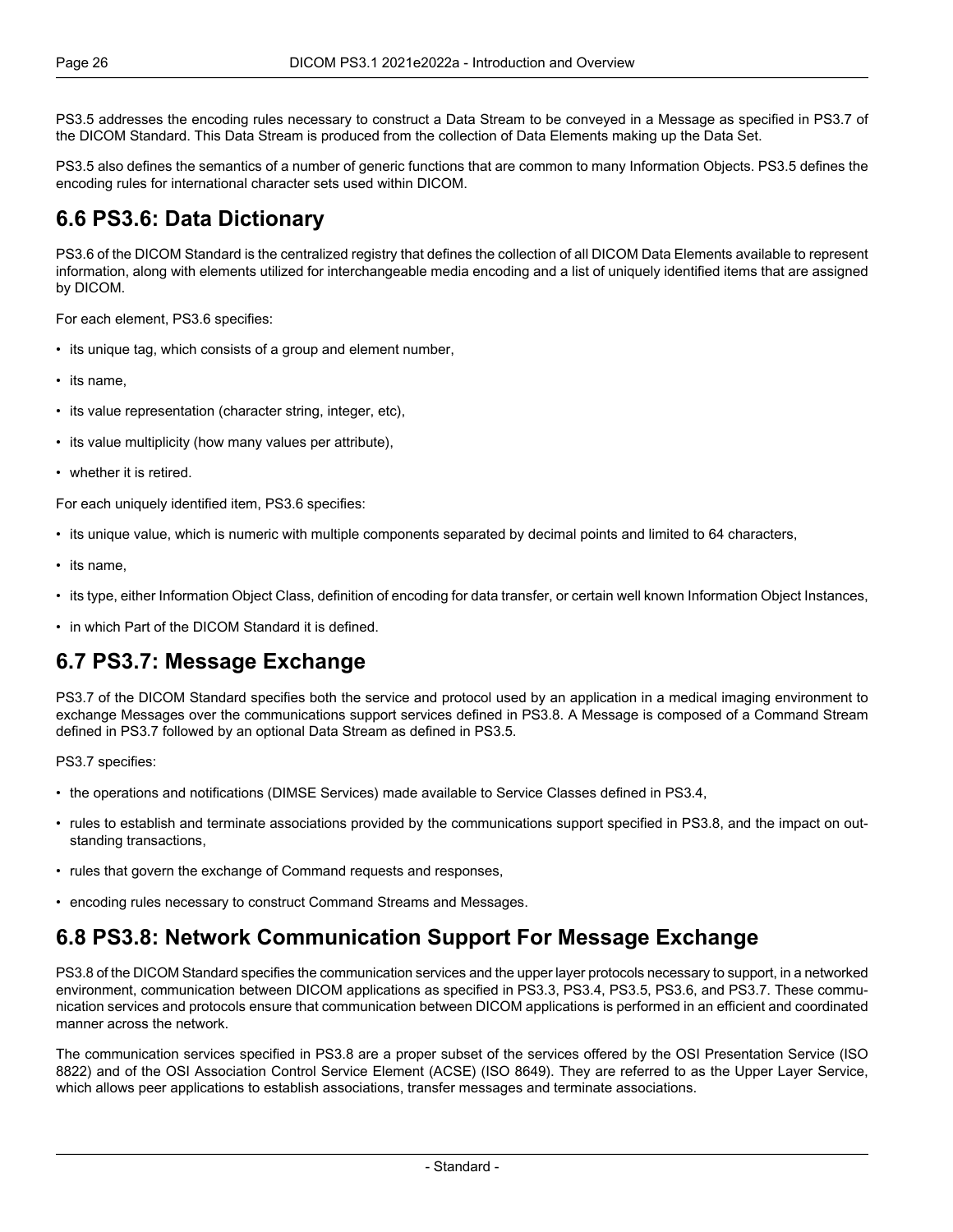This definition of the Upper Layer Service specifies the use of the DICOM Upper Layer Protocol in conjunction with TCP/IP transport protocols.

<span id="page-26-0"></span>The TCP/IP communication protocol specified by [PS3.8](part08.pdf#PS3.8) is a general purpose communication protocol not specific to the DICOM Standard. [Figure](#page-21-0) 5-1 shows this protocol stack.

### **6.9 PS3.9: Retired (formerly Point-to-point Communication Support For Message Exchange)**

<span id="page-26-1"></span>PS3.9 of the DICOM Standard previously specified the services and protocols used for point-to-point communications in a manner compatible with ACR-NEMA 2.0. It has been retired.

#### **6.10 PS3.10 Media Storage and File Format for Media Interchange**

[PS3.10](part10.pdf#PS3.10) of the DICOM Standard specifies a general model for the storage of medical imaging information on removable media (see Figure [6.10-1\)](#page-27-1). The purpose of this Part is to provide a framework allowing the interchange of various types of medical images and related information on a broad range of physical storage media.

**Note** 

See [Figure](#page-21-0) 5-1 for understanding how the media interchange model relates to the network model.

[PS3.10](part10.pdf#PS3.10) specifies:

- a layered model for the storage of medical images and related information on storage media. This model introduces the concept of media storage application profiles, which specify application specific subsets of the DICOM Standard to which a media storage implementation may claim conformance. Such a conformance applies only to the writing, reading and updating of the content of storage media.
- a DICOM file format supporting the encapsulation of any Information Object;
- a secure DICOM file format supporting the encapsulation of a DICOM file format in a cryptographic envelope;
- a DICOM file service providing independence from the underlying media format and physical media.

[PS3.10](part10.pdf#PS3.10) defines various media storage concepts:

- the method to identify a set of files on a single medium;
- the method for naming a DICOM file within a specific file system.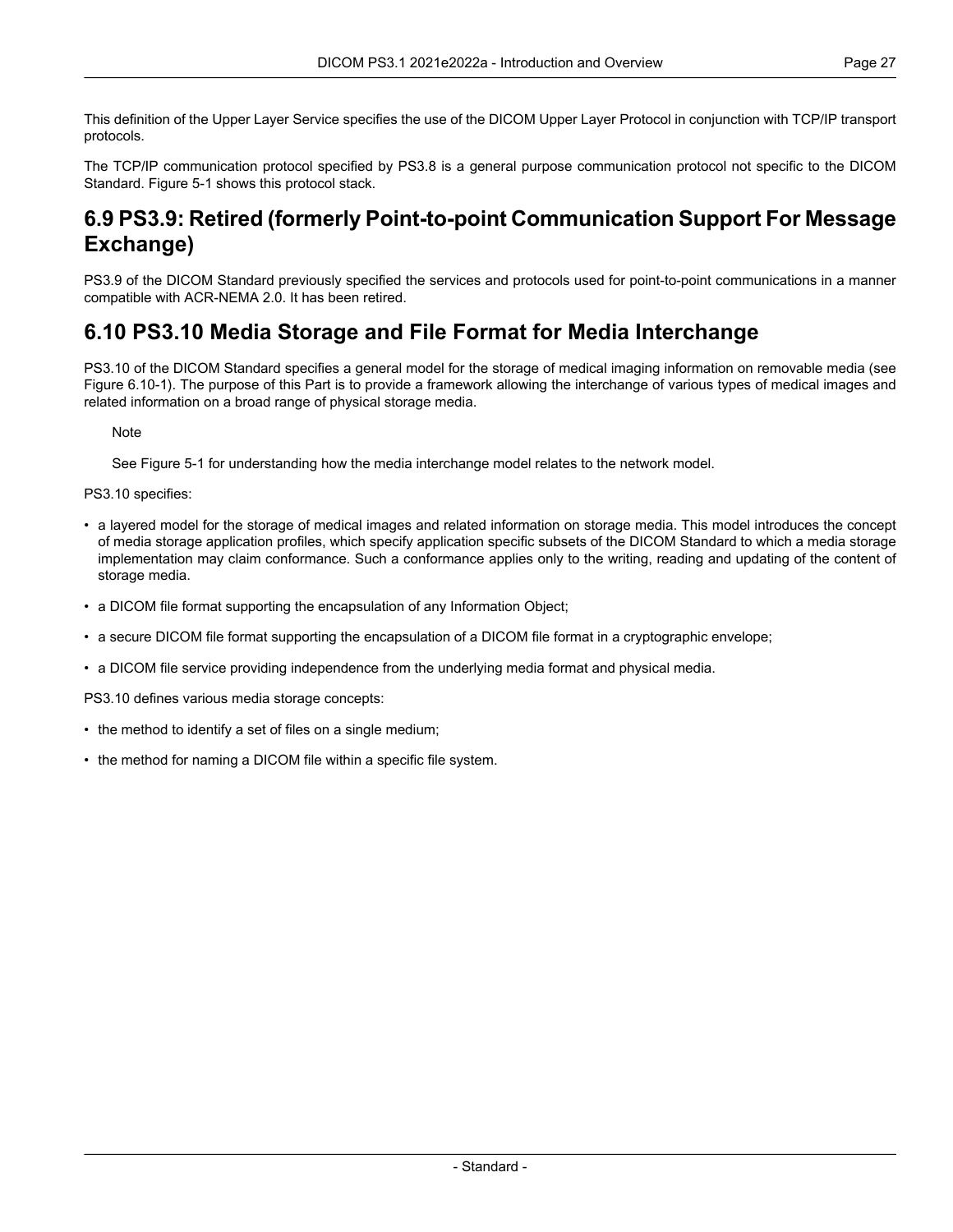<span id="page-27-1"></span>

#### **Figure 6.10-1. DICOM Communication Model for Media Interchange**

#### <span id="page-27-0"></span>**6.11 PS3.11: Media Storage Application Profiles**

[PS3.11](part11.pdf#PS3.11) of the DICOM Standard specifies application specific subsets of the DICOM Standard to which an implementation may claim conformance. These application specific subsets will be referred to as Application Profiles in this section. Such a conformance statement applies to the interoperable interchange of medical images and related information on storage media for specific clinical uses. It follows the framework, defined in [PS3.10](part10.pdf#PS3.10), for the interchange of various types of information on storage media.

An Application Profile annex is organized into the following major parts:

- The name of the Application Profile, or the list of Application Profiles grouped in a related class
- A description of the clinical context of the Application Profile
- The definition of the media storage Service Class with the device roles for the Application Profile and associated options
- Informative section describing the operational requirements of the Application Profile
- Specification of the Information Object Classes and associated Information Objects supported and the encoding to be used for the data transfer
- The selection of media formats and physical media to be used
- Other parameters that need to be specified to ensure interoperable media interchange
- Security parameters that select the cryptographic techniques to be used with secure media storage Application Profiles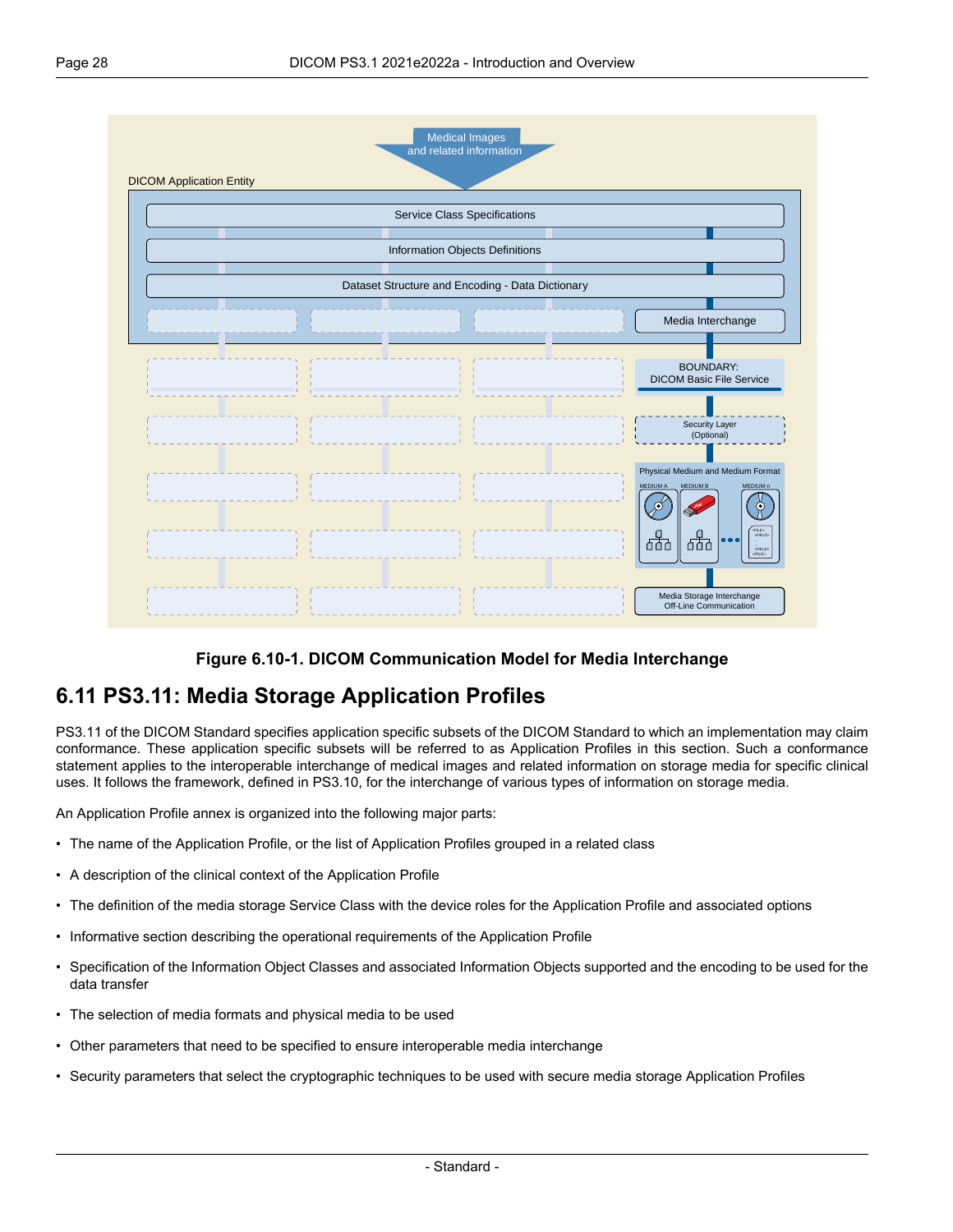The structure of DICOM and the design of the Application Profile mechanism is such that extension to additional Information Object Classes and the new exchange media is straightforward.

#### Note

<span id="page-28-4"></span>[Figure](#page-28-4) 6.11-1 shows how individual aspects of an Application profile map to the various parts of the DICOM Standard.



#### **Figure 6.11-1. Relationship Between an Application Profile and Parts of DICOM**

#### <span id="page-28-0"></span>**6.12 PS3.12: Storage Functions and Media Formats For Data Interchange**

<span id="page-28-1"></span>[PS3.12](part12.pdf#PS3.12) of the DICOM Standard facilitates the interchange of information between applications in medical environments by specifying:

- A structure for describing the relationship between the media storage model and a specific physical media and media format.
- Specific physical media characteristics and associated media formats.

#### <span id="page-28-2"></span>**6.13 PS3.13: Retired (formerly Print Management Point-to-point Communication Support)**

PS3.13 previously specified the services and protocols used for point-to-point communication of print management services. It has been retired.

### **6.14 PS3.14: Grayscale Standard Display Function**

<span id="page-28-3"></span>[PS3.14](part14.pdf#PS3.14) specifies a standardized display function for consistent display of grayscale images. This function provides methods for calib rating a particular display system for the purpose of presenting images consistently on different display media (e.g., monitors and printers).

The chosen display function is based on human visual perception. Human eye contrast sensitivity is distinctly non-linear within the luminance range of display devices. This Standard uses Barten's model of the human visual system.

### **6.15 PS3.15: Security and System Management Profiles**

[PS3.15](part15.pdf#PS3.15) of the DICOM Standard specifies security and system management profiles to which implementations may claim conformance. Security and system management profiles are defined by referencing externally developed standard protocols, such as DHCP, LDAP,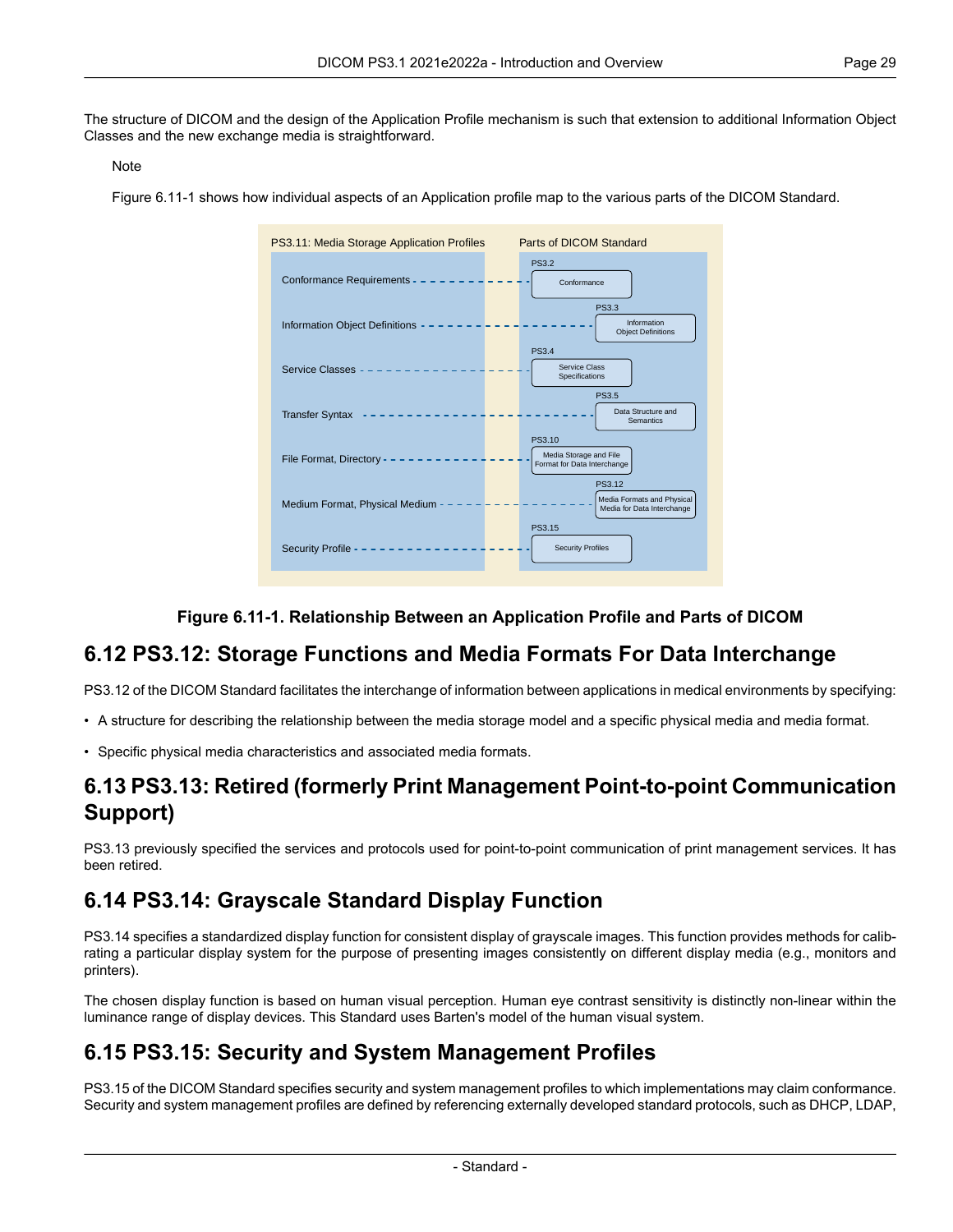TLS and ISCL. Security protocols may use security techniques like public keys and "smart cards". Data encryption can use various standardized data encryption schemes.

<span id="page-29-0"></span>This Part does not address issues of security policies. The Standard only provides mechanisms that can be used to implement security policies with regard to the interchange of DICOM objects. It is the local administrator's responsibility to establish appropriate security policies.

### **6.16 PS3.16: Content Mapping Resource**

[PS3.16](part16.pdf#PS3.16) of the DICOM Standard specifies:

- templates for structuring documents as DICOM Information Objects
- sets of coded terms for use in Information Objects
- <span id="page-29-1"></span>• a lexicon of terms defined and maintained by DICOM
- country specific translations of coded terms

#### **6.17 PS3.17: Explanatory Information**

<span id="page-29-2"></span>[PS3.17](part17.pdf#PS3.17) of the DICOM Standard specifies:

• informative and normative annexes containing explanatory information

#### **6.18 PS3.18: Web Services**

[PS3.18](part18.pdf#PS3.18) of the DICOM Standard specifies the means whereby Web Services can be used for retrieving or storing a DICOM object.

Requests that retrieve data specify the media type (format) of the response body. Requests that store data specify the media type of the request body.

<span id="page-29-3"></span>The HTTP requests as defined within this Standard are sufficient for the HTTP server to act as a DICOM SCU (Service Class User) to retrieve or store the requested objects from an appropriate DICOM SCP (Service Class Provider) using baseline DICOM function ality as defined in [PS3.4](part04.pdf#PS3.4) and [PS3.7,](part07.pdf#PS3.7) which is to say that the HTTP server can act as a proxy for the DICOM SCP.

### **6.19 PS3.19: Application Hosting**

<span id="page-29-4"></span>[PS3.19](part19.pdf#PS3.19) of the DICOM Standard specifies an Application Programming Interface (API) to a DICOM based medical computing system into which programs written to that standardized interface can "plug-in" (see [Figure](#page-29-4) 6.19-1). A Hosting System implementer only needs to create the standardized API once to support a wide variety of add-on Hosted Applications.

| Hosting System (e.g., Medical Workstation)                 |  |
|------------------------------------------------------------|--|
| API (Socket)<br>API (Plug)<br>Hosted Application (Plug-in) |  |
|                                                            |  |

#### **Figure 6.19-1. Interface Between a Hosted Application and a Hosting System**

In the traditional "plug-in" model, the "plug-in" is dedicated to a particular host system (e.g., a web browsing program), and might not run under other host systems (e.g., other web browsing programs). [PS3.19](part19.pdf#PS3.19) defines an API that may be implemented by any Hosting System. A "plug-in" Hosted Application written to the API would be able run in any environment provided by a Hosting System that implements that API (see [Figure](#page-30-3) 6.19-2).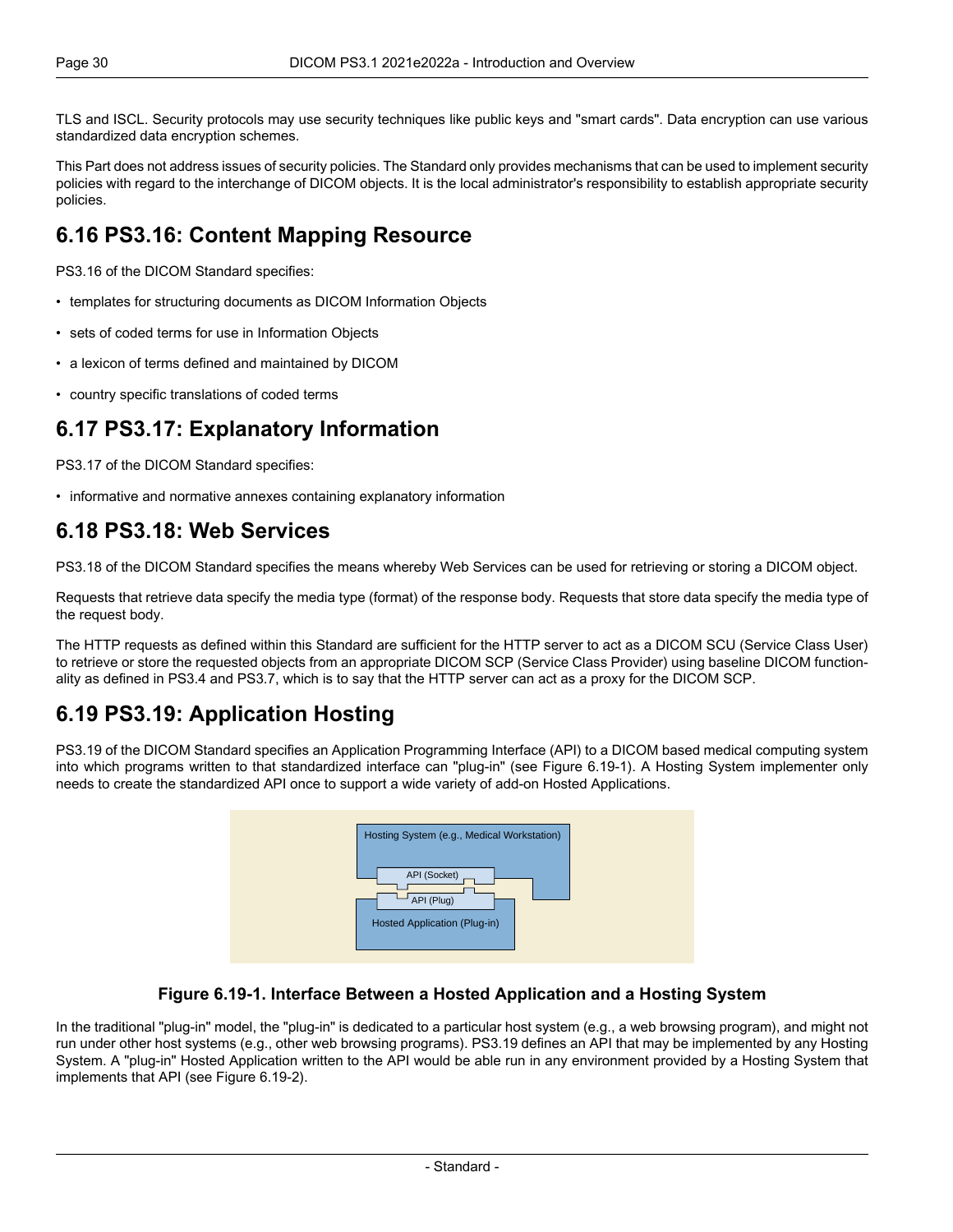<span id="page-30-3"></span>

#### **Figure 6.19-2. Illustration of Platform Independence via the Hosted Application**

<span id="page-30-0"></span>[PS3.19](part19.pdf#PS3.19) specifies both the interactions and the Application Programming Interfaces (API) between Hosting Systems and Hosted Ap plications. [PS3.19](part19.pdf#PS3.19) also defines the data models that are used by the API.

#### **6.20 PS3.20: Imaging Reports using HL7 Clinical Document Architecture**

[PS3.20](part20.pdf#PS3.20) of the DICOM Standard specifies templates for the encoding of imaging reports using the HL7 Clinical Document Architecture Release 2 (CDA R2, or simply CDA) Standard. Within this scope are clinical procedure reports for specialties that use imaging for screening, diagnostic, or therapeutic purposes.

[PS3.20](part20.pdf#PS3.20) constitutes an implementation guide for CDA, and is harmonized with the approach to standardized templates for CDA imple mentation guides developed by HL7. It also provides Business Names for data elements that link data in user terminology, e.g., col lected by a report authoring application, to specific CDA encoded elements.

<span id="page-30-1"></span>As an implementation guide for imaging reports, particular attention is given to the use and reference of data collected in imaging procedures as explicit evidence within reports. This data includes images, waveforms, measurements, annotations, and other analytic results managed as DICOM SOP Instances. Specifically, this Part includes a specification for transformation into CDA documents of DICOM Structured Report instances that represent imaging reports.

### <span id="page-30-2"></span>**6.21 PS3.21: Transformations between DICOM and other Representations**

[PS3.21](part21.pdf#PS3.21) of the DICOM Standard specifies the transformations between DICOM and other representations of the same information. Within its scope are transformations to and from the NCI Annotation and Image Markup format.

### **6.22 PS3.22: Real-Time Communication (DICOM-RTV)**

[PS3.22](part22.pdf#PS3.22) of the DICOM Standard specifies an [SMPTE ST [2110-10\]](#page-14-3) based service for the real-time transport of DICOM metadata. It provides a mechanism for the transport of DICOM metadata associated with a video or an audio flow based on the [\[SMPTE](#page-14-4) ST 2110- [20\]](#page-14-4) and [SMPTE ST [2110-30\],](#page-14-5) respectively.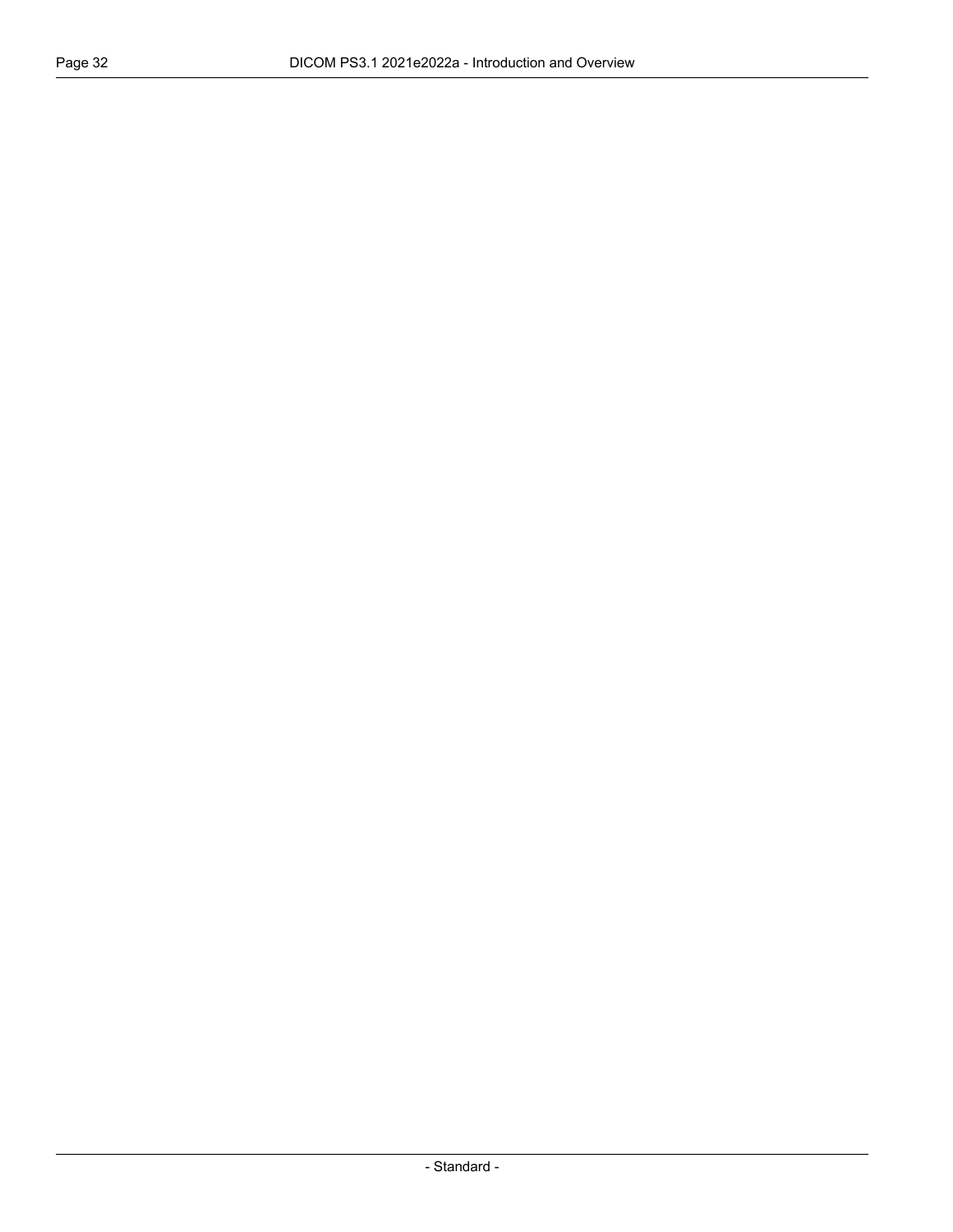# <span id="page-32-0"></span>**7 Referencing The DICOM Standard**

Under the procedures of the DICOM Standards Committee, the Standard is in constant revision. Supplements and corrections to the Standard are balloted and approved several times a year. Each change when approved as Final Text immediately goes into effect. At intervals, all of the approved Final Text changes are consolidated into a published edition of the Standard, identified by year of publication, but such publication is only a convenience to the user; the Standard is officially changed when each change is approved.

Conformance to the DICOM Standard is through specified SOP Classes using DIMSE messages (see [PS3.4](part04.pdf#PS3.4)), Web Services (see [PS3.18](part18.pdf#PS3.18)), media interchange (see Annex I "Media Storage Service Class [\(Normative\)"](part04.pdf#chapter_I) in PS3.4 and [PS3.10\)](part10.pdf#PS3.10), or the hosted application API (see [PS3.19\)](part19.pdf#PS3.19). Additional conformance claims may be made to Profiles (see [PS3.11](part11.pdf#PS3.11) and [PS3.15](part15.pdf#PS3.15)). Once such a unit of conformance is specified in the Standard, all changes thereto are forward and backward compatible (except in rare cases where the original spe cification was non-interoperable, or conflicted with another standard). Conformance requirements and conformance claims are therefore referenced to the name and/or identifier of the feature, and never referenced to an edition of the Standard. Generally, the only appropriate reference to a particular edition of the Standard is to identify a retired feature (see Section 1.4.2 [Continuous](#page-11-2) Main [tenance](#page-11-2)).

The following citation form is preferred for general references to the Standard, without specification of date of edition, when specific conformance requirements are not invoked:

NEMA PS3 / ISO 12052, Digital Imaging and Communications in Medicine (DICOM) Standard, National Electrical Manufacturers Association, Rosslyn, VA, USA (available free at <http://www.dicomstandard.org/>)

The requirements of this section do not override the requirement to provide a DICOM Conformance Statement as described in [PS3.2.](part02.pdf#PS3.2)

The following forms are preferred for references to units of conformance to the Standard when they are made outside the context of a DICOM Conformance Statement (e.g., in customer requirements):

- "… conformant to the DICOM <name> SOP Class for network exchange [as a Service Class <User | Provider>], as specified in DICOM [PS3.4:](part04.pdf#PS3.4) Service Class Specifications."
- "… conformant to the DICOM <name> SOP Class for media exchange [as a File Set <Creator | Updater | Reader>], as specified in DICOM [PS3.4](part04.pdf#PS3.4): Service Class Specifications."
- "... conformant to the DICOM <name> Web Service [as <an Origin-server | a User-agent>] [for the <name> SOP Class], as specified in DICOM [PS3.18](part18.pdf#PS3.18): Web Services."
- "… conformant to DICOM Application Hosting [as a <Hosting System | Hosted Application>] for the <name> SOP Class, as specified in DICOM [PS3.19](part19.pdf#PS3.19): Application Hosting."
- "… conformant to the DICOM <identifier> Application Profile [as a File Set <Creator | Updater | Reader>] [for the <name> SOP Class], as specified in DICOM [PS3.11](part11.pdf#PS3.11): Media Storage Application Profiles."
- "… conformant to the DICOM <name> Profile, as specified in DICOM [PS3.15:](part15.pdf#PS3.15) Security and System Management Profiles."

**Note** 

- 1. Some Application Profiles and Web Services may fully specify the information objects exchanged, while others may require explicit specification of SOP Classes in the references.
- 2. Examples:
	- "The modality shall be conformant to the DICOM CT Image Storage and MR Image Storage SOP Classes for network exchange as a Service Class User, as specified in DICOM [PS3.4:](part04.pdf#PS3.4) Service Class Specifications."
	- "The workstation shall be conformant to the DICOM STD-XA1K-DVD Application Profile as a File Set Reader, as specified in DICOM [PS3.11](part11.pdf#PS3.11): Media Storage Application Profiles."
	- "The PACS shall be conformant to the DICOM WADO-RS and STOW-RS Web Services as an Origin-server for the SOP Classes listed in Table X, as specified in DICOM [PS3.18](part18.pdf#PS3.18): Web Services."